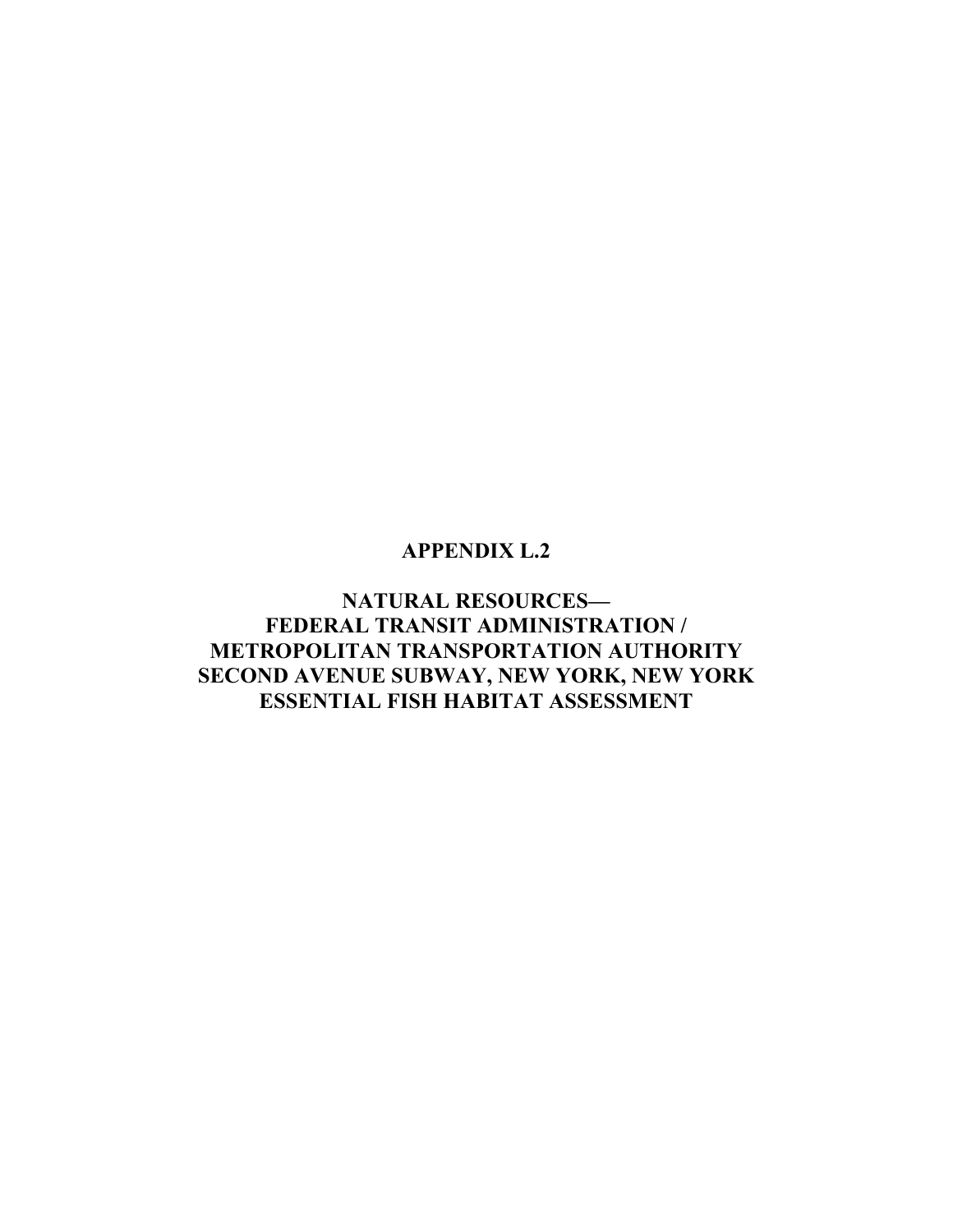## **Natural Resources— Federal Transit Administration/Metropolitan Transportation Authority Second Avenue Subway, New York, New York Appendix L.2: Essential Fish Habitat Assessment**

## **A. PROJECT DESCRIPTION**

As described in detail in Chapter 2, "Project Alternatives," the project has been refined since issuance of the SDEIS. Of particular importance to this chapter are the withdrawal of any activities at Coney Island (Coney Island Yard expansion site), and withdrawal of the 129th Street barge site. Therefore, text previously including those two sites has been eliminated from this FEIS, and this appendix now focuses only on the proposed Pier 6 barge site on the East River in Lower Manhattan.

The East River is relatively close to the Second Avenue Subway alignment at several locations, providing the opportunity to transport spoils and other materials to and from Manhattan by barge. To take advantage of waterborne transportation opportunities, riverfront sites were explored along most of Manhattan's East Side. The site near Pier 6 on the East River in Lower Manhattan stands out as potentially viable. See Figure L-2.1.

By minimizing truck traffic, barge transport would generally create the fewest street-level impacts. Spoils and other materials from the Second Avenue Subway project could be transported to and from the barge site by:

- An underground conveyance system connecting the Second Avenue shaft sites with the East River;
- A covered above-ground conveyor system; or
- Trucks from the Second Avenue shaft sites.

The barge site would require three barge cranes to be located next to the bulkhead as shown in Figure  $L_1$ 2.2. These cranes would be used to load spoils and other materials on or off the barges. If underground conveyors are used to transport spoils, a shaft would also have to be located near the bulkhead on the land side. Approximately 12 barge trips would be made from the barge site every day. In addition, approximately three additional barges could be moored in the vicinity to store materials. This additional storage space would be needed because the land between the East River and the FDR Drive is narrow.

The following sections describe activities associated with the construction of the barge facility. Coordination with the U.S. Army Corps of Engineers (ACOE), National Marine Fisheries Service (NMFS) and other agencies would occur as part of the permitting process to determine the most appropriate seasons and timeframes for in-water construction, based on other projects within the New York Harbor area.

#### **BARGE SITE IN LOWER MANHATTAN**

In Lower Manhattan, the proposed barge site is located at Pier 6 on the East River, the site near Coenties Slip recently used to remove debris from the World Trade Center site. Tunnel spoils would be removed from a shaft at the southern terminus of the Second Avenue Subway alignment on Water Street near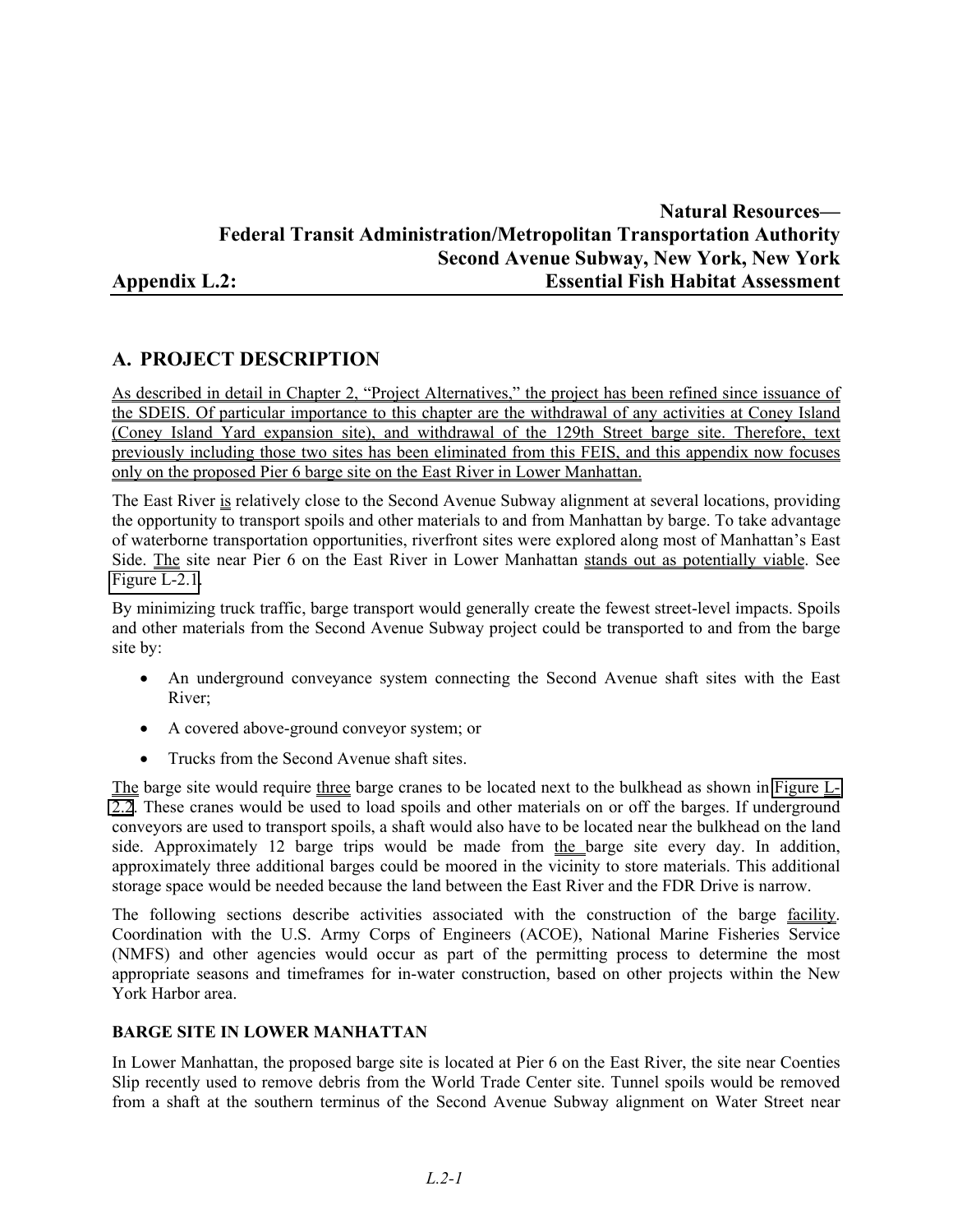Coenties Slip and potentially conveyed to the Pier 6 barge site, where they would be removed by barge. A docking facility for several barges would be operated at Pier 6. Materials could be transported to the barge site by a conveyor system or by trucks. The shaft on Water Street could be used for inserting the tunnel boring machine, which would then excavate a tunnel northward toward Houston Street.

The proposed barging facility near Pier 6 would include the placement of three barge cranes that would be fixed in the water for the duration of construction at this site, which could last for up to 10 years, depending on the construction option. One crane barge (approximately 240 feet long and 70 feet wide) is proposed adjacent to the existing bulkhead for storage to allow vehicles to drive over the water for loading and unloading. Two crane barges (120 feet by 60 feet) placed to the north and east of this storage barge would be used to load and unload materials to and from the vehicles. Piles would be used to secure the crane barges. Up to four hopper barges, two approximately 260 feet by 50 feet and two approximately 200 feet by 50 feet, would be temporarily moored near the crane barges. Because these four barges would be used for transporting materials to and from the site, they would move frequently; only one or two barges would be located at the construction site at any one time. In contrast, the crane barges (storage and crane barges) would remain as fixed platform coverage for the duration of the construction period.

#### *EAST RIVER*

The East River is a tidal strait connecting New York Harbor with the western end of Long Island Sound. It is approximately 16 miles long and generally ranges from 600 to 4,000 feet wide. Water depth in the navigation channel is maintained at 40 feet below MLW from the Battery to the former Brooklyn Navy Yard, and 35 feet at MLW from that point to the Throgs Neck Bridge. In reality, the channel is much deeper in places than the maintained depth, reaching up to 100 feet deep in areas just north of Hell Gate.

Circulation and salinity structure is largely determined by conditions in the Harbor and Sound. The East River fish, benthic, and plankton communities are strongly influenced by the composition and abundance of these communities in adjacent water bodies. The reach of the East River between Roosevelt Island and Wards Island, known as Hell Gate, is noted for its strong tidal currents. The flood current sets eastward and the ebb sets westward. Direction and velocity of the currents are affected by strong winds, which may increase or diminish the periods of flood and ebb. Current velocities are rapid in the East River maximum velocities in the lower River reach 5 knots. Current speeds in the upper East River are not as great because it is wider and more of its tidal prism is exchanged with the Harbor than with the Sound.

The mean tidal range is considerable—approximately 1.3 meters (4.26 feet) at the Battery increasing to 2.2 meters (7.2 feet) at Willets Point. The phase of the tide at Willets Point lags the Battery by about 3 hours. This phase difference (and the difference in resulting water elevations between the Battery and Willets Point) is chiefly responsible for the rapid tidal currents in this water body. Tidal excursion distances vary between 16 and 21 kilometers (9.9 to 13 miles) in the upper East River.

#### *Water Quality Overview*

New York City Department of Environmental Protection (NYCDEP) currently collects water quality monitoring data from 14 sites in the Inner Harbor area, which encompasses the proposed Pier 6 barge site in the Lower East River as well as the Hudson River, the Narrows, and the Kill van Kull-Arthur Kill system. The closest sampling site to the proposed Pier 6 barge site is located on the west side of the river off of East 23rd Street. Summer temperatures in 2001 in the East River near the project site at the East 23rd Street sampling station ranged from 20 to 24°C (68 to 75.2°F), and salinity ranged from 23 to 26.5 parts per thousand (ppt). Differences in water quality measurements between surface waters 0.91 to 1.8 meters (3 to 6 feet) and bottom waters 11.9 to 15.9 meters (39 to 52 feet) were slight (NYCDEP, 2001).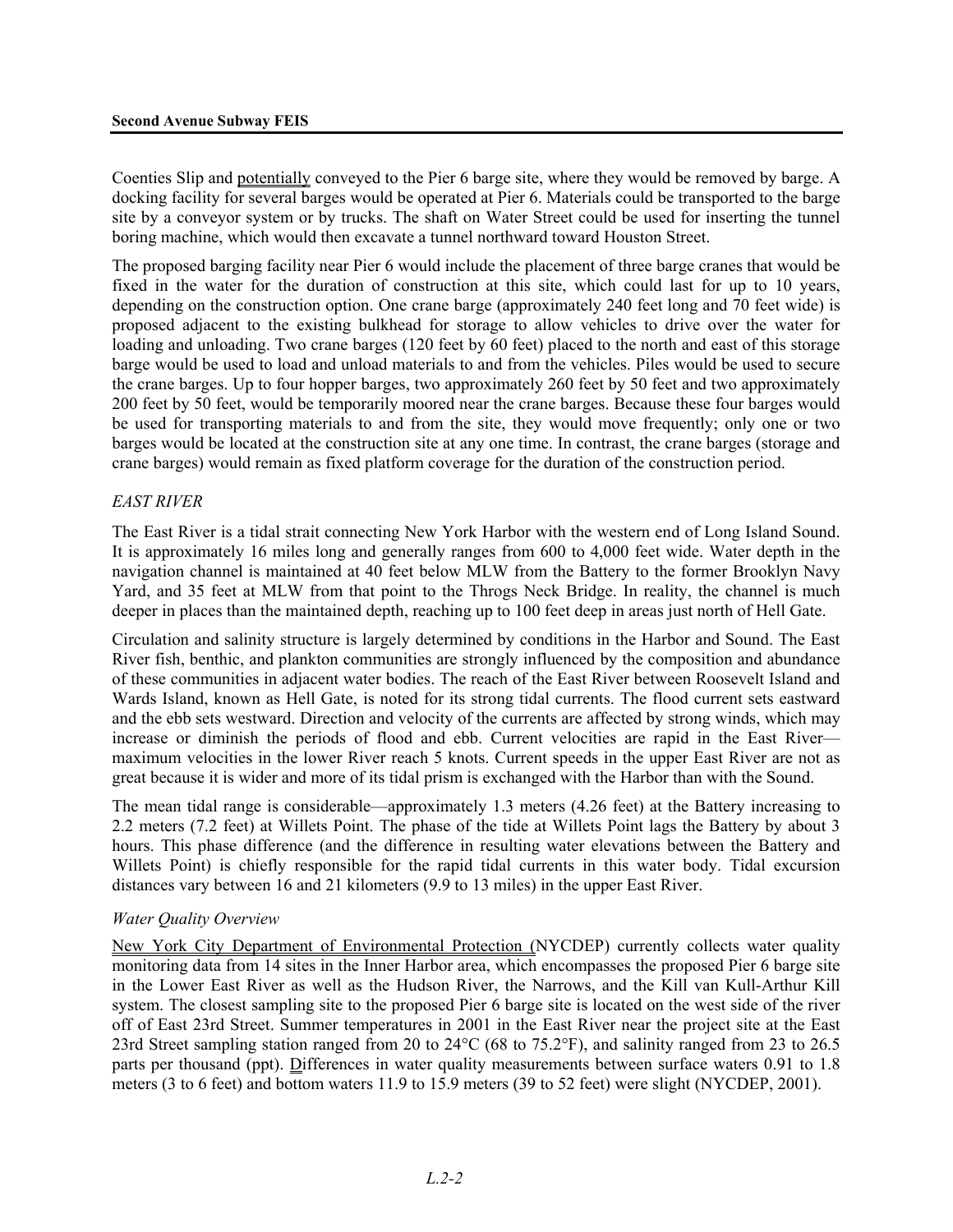The East River is classified as a Class I water by NYCDEP. The dissolved oxygen (DO) standard for Class I waters is 4.0 mg/L. As mentioned previously, although water quality conditions in the estuary have improved considerably over the past two decades, violations of the "never less than" DO standard are still recorded. Summer DO values recorded at the East 23rd Street sampling station ranged from 2.5 to 5.3 mg/L for surface waters and 2.2 to 5.0 for bottom waters. DO concentrations were below the 4.0 mg/L standard in 3 of 15 surface water samples and 5 of 15 bottom water samples in 2001 (NYCDEP, 2001).

Fecal coliform concentrations for the Lower East River ranged from 8 to 1,020 MF/L in 2001 and complied with the standard for best-use classifications for fishing (2,000 MF/L). Past data show that the Inner Harbor area is prone to short-term fluctuations in water quality, particularly episodic increases in fecal coliform following rainstorms. The Inner Harbor shows the least year-to-year chlorophyll *a* variation and lowest summertime average (5 µg/L average in 2001), although trends have shown a slight increase in chlorophyll *a* concentration in the 1990's relative to the value concentrations measured in the 1980's. In 2001 chlorophyll *a* concentrations at the East 23rd Street sampling station ranged from 1.2 to 9.6 µg/L, with 13 of 15 samples below 5 µg/L (NYCDEP, 2001).

#### *Sediments Overview*

The lower East River primarily has a hard, rock bottom consisting of gravel, cobble, rocks, and boulders covered with a shallow layer of sediment, usually ranging from less than 2 inches and occasionally up to 12 inches thick in the channel area. Sediment samples collected at the Pier 6 site were primarily silt and clay with some sand (EEA, 2002). Studies indicate that the lack of soft sediments is most likely attributable to the high current velocities that maintain particulate matter in suspension (PAS, 1985). In addition, elevated concentrations of several heavy metals and methylene chloride in East River sediments were measured over the period between 1980 and 1982 as part of the Newtown Creek 301 (n) application (Hazen and Sawyer, 1983). Results of sampling at Pier 6 in June 2002 indicate that sediment concentrations of contaminants exceed NYSDEC guidance levels for some SVOCs and heavy metals (EEA, 2002).

## **B. ESSENTIAL FISH HABITAT DESIGNATIONS**

#### **PIER 6 SITE**

The Pier 6 study area on the East River is within a portion of the Hudson River estuary Essential Fish Habitat (EFH) that is situated in the NOAA/NMFS 10' x 10' square with coordinates (North)  $40^{\circ}50.0'$  N,  $\overline{(East) 74^{\circ}00.0}$ ' W, (South) 40°40.0' N, (West)  $74^{\circ}10.0$ ' W, which includes Atlantic Ocean waters within the square affecting the following: the Hudson River and Bay from Guttenberg, NJ, south to Jersey City, NJ, including the Global Marine Terminal and the Military Ocean Terminal, Bayonne, NJ, Hoboken, NJ, Weehawken, NJ, Union City, NJ, Ellis Island, Liberty Island, Governors Island, the tip of Red Hook Pt. on the west tip of Brooklyn, NY, and Newark Bay. The area of the East River containing the Pier 6 site has been identified as EFH for 15 species of fish. The species and life stages for the East River are shown below in Table L.2-1.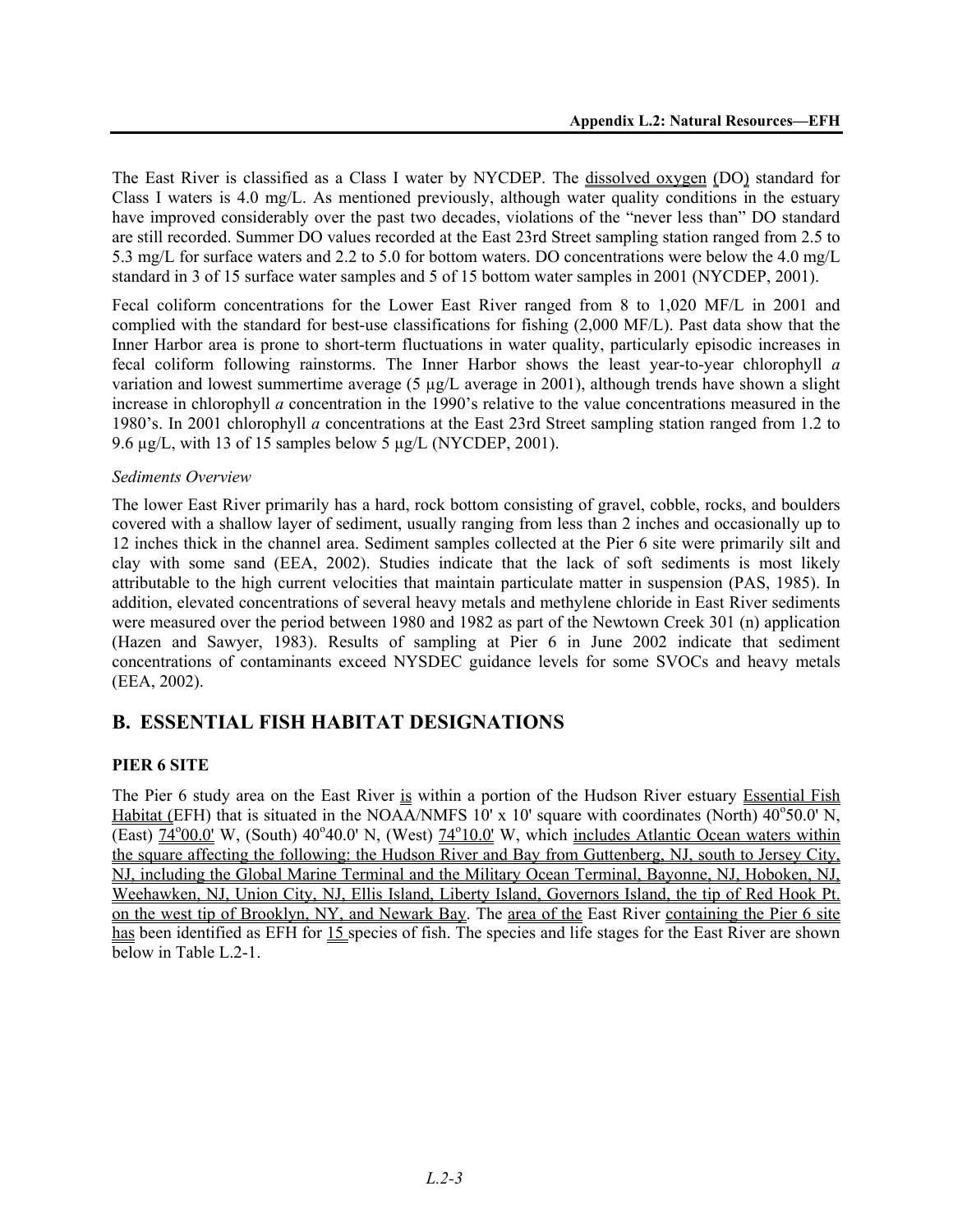| <b>Essential Fish Habitat Designated Species for the East River</b>                                                                                                                            |             |        |                  |               |
|------------------------------------------------------------------------------------------------------------------------------------------------------------------------------------------------|-------------|--------|------------------|---------------|
| <b>Species</b>                                                                                                                                                                                 | <b>Eggs</b> | Larvae | <b>Juveniles</b> | <b>Adults</b> |
| Red hake (Urophycis chuss)                                                                                                                                                                     |             | X      | X                | X             |
| Winter flounder (Pleuronectes americanus)                                                                                                                                                      | X           | X      | X                | X             |
| Windowpane flounder (Scopthalmus aquosus)                                                                                                                                                      | X           | X      | X                | X             |
| Atlantic herring (Clupea harengus)                                                                                                                                                             |             | X      | X                | X             |
| Bluefish (Pomatomus saltatrix)                                                                                                                                                                 |             |        | X                | X             |
| Atlantic butterfish (Peprilus triacanthus)                                                                                                                                                     |             | X      | X                | X             |
| Atlantic mackerel (Scomber scombrus)                                                                                                                                                           |             |        | X                | X             |
| Summer flounder (Paralicthys dentatus)                                                                                                                                                         |             | X      | X                | X             |
| Scup (Stenotomus chrysops)                                                                                                                                                                     | X           | X      | X                | X             |
| Black sea bass (Centropristus striata)                                                                                                                                                         | N/A         |        | X                | X             |
| King mackerel (Scomberomorus cavalla)                                                                                                                                                          | X           | X      | X                | X             |
| Spanish mackerel (Scomberomorus maculatus)                                                                                                                                                     | X           | X      | X                | X             |
| Cobia (Rachycentron canadum)                                                                                                                                                                   | X           | X      | X                | X             |
| Sand tiger shark (Odontaspis Taurus)                                                                                                                                                           |             | X      |                  |               |
| Sandbar shark (Charcharinus plumbeus)                                                                                                                                                          |             | X      |                  | X             |
| National Marine Fisheries Service. "Summary of Essential Fish Habitat (EFH) Designation"<br>Source:<br>posted on the internet at http://www.nero.noaa.gov/ro/STATES4/new_jersey/40407400.html. |             |        |                  |               |

# **Table L.2-1**

# **C. ANALYSIS OF EFFECT TO THE EFH**

### **GENERAL DISCUSSION OF AQUATIC IMPACTS**

#### *PIER 6 AT THE EAST RIVER*

As noted above, a barge facility is proposed at or near Pier 6. The current concept design of the barging facility involves the placement of three fixed barges, each supporting a crane, in the water for the duration of construction at this site, which could last for up to 7 years. In addition, up to four hopper barges would be temporarily moored near the barge cranes and used to transport construction spoils. No bulkhead repairs would be required, and only a small amount of dredging (approximately 3,500 cubic yards) may be required. Fixed platform coverage from the proposed crane barges is approximately 30,000 square feet.

Some localized water quality degradation would be expected to occur while the crane barges are anchored to the river bottom; this could last for approximately 3 to 6 months. It is likely that in-water placement of spud barges would require the use of pile driving equipment from the landside, which would cause resuspension of particulates and fine matter within the water column. However, the current velocities within the East River should disperse suspended material quickly. Additionally, the decrease in water quality should only be temporary and would be minimized using mitigation measures described below.

Barge facility operations are not likely to result in any significant long-term impacts to water quality within the East River. In addition, the potential above-ground conveyer system, which would transport material to the site, would be completely covered, and would minimize the release of materials or fines into the water or air.

Because the area around Pier 6 was recently dredged to accommodate transport of World Trade Center debris by barge, it is not anticipated that dredging would be required at the site, with the possible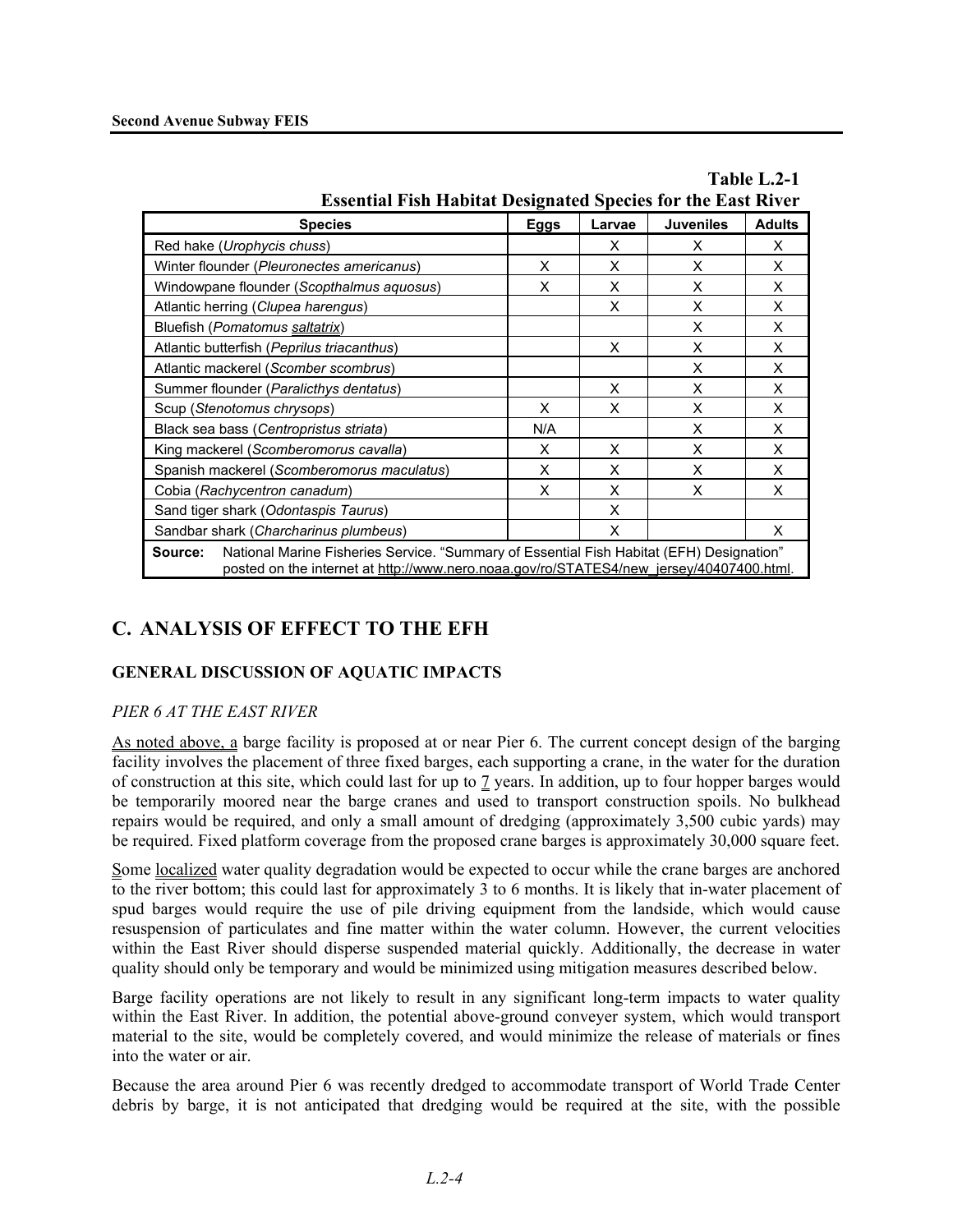exception of a small amount of channel deepening at the southern edge of Pier 9 (if needed for safe barge operations). However, it may be necessary to conduct maintenance dredging if the area were to become resedimented. Maintenance dredging is expected to be minimal, approximately 3,500 cubic yards.

Potential benefits of the fixed barges are that their piles could provide additional temporary substrate for the invertebrate communities in the East River, increasing food sources for fish species, and may provide additional habitat for those species commonly associated with man-made structures, such as black sea bass.

#### **PROPOSED MITIGATION**

The Metropolitan Transportation Authority (MTA)/New York City Transit (NYCT) has previously worked successfully with natural resource issues, and have coordinated with regulatory agencies, such as the NYSDEC, to develop viable design options and mitigation for various projects. The MTA/NYCT will continue to work with regulatory agencies in developing the Second Avenue Subway project in order address and resolve natural resource issues.

Silt curtains would be used where appropriate (i.e., during dredging or shoreline construction activities) to reduce and control turbidity in the water column and to allow suspended solids to settle. These curtains could also capture floating debris during placement of crane barges within the waterways. Silt curtains would also be expected to minimize local water quality degradation from in-water construction. Additional mitigation measures would be implemented as identified during the permitting process by federal and state agencies. As part of the permitting processes, the Second Avenue Subway project would coordinate with the NYSDEC to identify appropriate mitigation for any temporary aquatic habitat impacts. All mitigation measures would be organized into the CEPP, which would be applied to all aspects of planned project construction and operation. This CEPP would be implemented through MTA/NYCT.

#### **ASSESSMENT OF EFH SPECIES**

An analysis of EFH for each fish species and life stage for the East River—including the likelihood that the species would occupy the project area, as shown in Table L.2-1—is summarized below.

#### *RED HAKE*

Red Hake is a bottom-dwelling fish that lives on sand and mud bottoms along the continental shelf from southern Nova Scotia to North Carolina (concentrated from the southwestern part of the Georges Banks to New Jersey). The East River is designated as EFH for larvae, juvenile, and adult red hake. Spawning adults and eggs are common in marine portions of most coastal bays between Rhode Island and Massachusetts. Spawning occurs from May to June in the New York Bight (Steimle et al., 1999a).

Red hake eggs are pelagic and range from the Middle Atlantic Bight to the Gulf of Maine. Eggs are found on the edge of the continental shelf during the cooler months and across the continental shelf during the warmer months. The characteristics of the habitat in which red hake eggs are commonly found are not well understood because red hake eggs co-occur with, and are indistinguishable from, the eggs of other hake species (Steimle et al., 1999a).

The typical habitat for red hake larvae is sea surface temperatures between 8 and 23°C (46 to 73°F), depths between 10 and 200 meters (33 to 660 feet), and salinities greater than 0.5 ppt. The larvae are most often observed from May through December, with peaks in September and October. Although larvae have been reported from the Hudson River Estuary, they are most abundant at the middle and outer continental shelf throughout the Middle Atlantic Bight (Steimle et al., 1999a). While red hake larvae do have the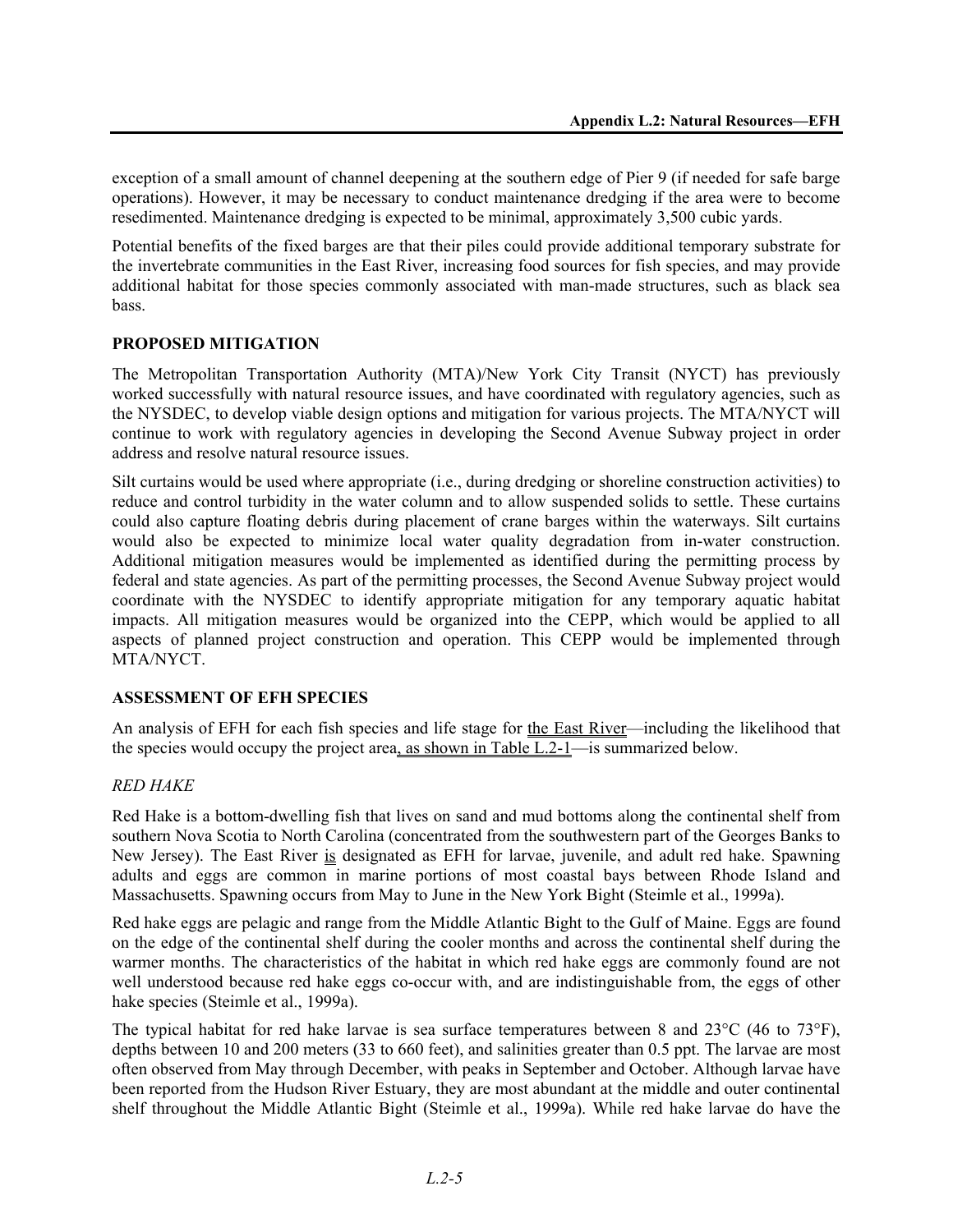potential to occur in the East River, these individuals would be transient on the basis of habitat preferences, and the potential habitat modifications that would occur as a result of in-water construction would not significantly affect EFH for larvae.

Shelter is a critical habitat requirement for red hake. In the autumn, young juveniles descend from the water column to the bottom and seek sheltering habitat in depressions in the sea floor. Juveniles are found on shelly substrates, and prefer water temperatures below  $16^{\circ}C(61^{\circ}F)$ , depths of less than 100 meters (328 feet), and a salinity range of 31 to 33 ppt (Steimle et al., 1999a). This is a slightly lower temperature and greater salinity then is typical in the vicinity of the project site (NYCDEP, 2001). In the Hudson-Raritan Estuary red hake were collected at depths between 5 and 50 meters (16 to 164 feet) (Woodhead, 1990). Red hake are very sensitive to low DO (Steimle et al., 1999a). In particular, juveniles are sensitive to DO levels less than 4.2 mg/L, and would likely not tolerate summer minima conditions that occur occasionally in the East River.

Adults are found in bottom habitats of sand and mud, and they prefer water temperatures below 14°C (57°F), depths from 15 to 365 meters (50 to 1,200 feet), salinities between 31 and 34 ppt, and a more open water environment than the project areas. Red hake adults are sensitive to hypoxia, and prefer DO levels greater than 6 mg/L (Steimle et al., 1999a), and as noted for juveniles, may not tolerate summer minima conditions the project areas.

Adult red hake were collected during impingement studies at the Ravenswood plant on the Queens side of the East River (New York State Department of Transportation (NYSDOT), 2000). If present in the project areas, adults of this species are expected to be transient, likely during the spring and fall when DO is above 4.2 mg/L, prior to winter migrations to deeper waters. The project areas are likely at the upper portion of the geographic range for juveniles and adults and would constitute a small portion of the EFH for this species. Overfishing is not currently occurring for the southern stock of red hake, the stock that occurs within the New York/New Jersey Harbor (NMFS, 2002). No effects to EFH from the project are expected for any life stage of red hake.

#### *WINTER FLOUNDER*

Winter flounder can be found from Labrador to North Carolina but most commonly in estuaries from the Gulf of St. Lawrence to the Chesapeake Bay including the Lower Hudson (Heimbuch et al., 1994, ACOE, 2000). It is a fairly small, thick flatfish that is abundant in the Lower Hudson Estuary, where it is a resident, but may travel upriver into fresh water (Heimbuch et al., 1994). The East River is designated as EFH for eggs, larvae, juvenile, and adult winter flounder.

Habitat and environmental conditions in the East River are typical for all life stages of winter flounder. All life stages were collected during impingement and entrainment studies conducted in 1993-1994 at the Ravenswood plant on the Queens side of the East River (NYSDOT, 2000). All life stages are expected to occur at the Pier 6 site. Spawning adults and eggs are often observed from February to June, and larvae are observed from March to July. Eggs, juveniles, and adults prefer bottom habitats of mud or finegrained sand, and larvae are found in both bottom habitats and in the water column (Heimbuch et al., 1994).

Winter flounder are particularly susceptible to pollution (Grosslein and Azarovitz 1982). The eggs are laid directly on the substrate and therefore any toxins in the sediment can affect their viability. This species' close association with sediments also potentially exposes the fish to sediment toxins. Grosslein and Azarovitz (1982) noted that few larvae survived in polluted estuaries, and that winter flounder were entirely absent from polluted sections of the New York/New Jersey Harbor. In particular, winter flounder experience increased mortality as a result of exposure to insecticides, especially DDT (Buckley, 1989).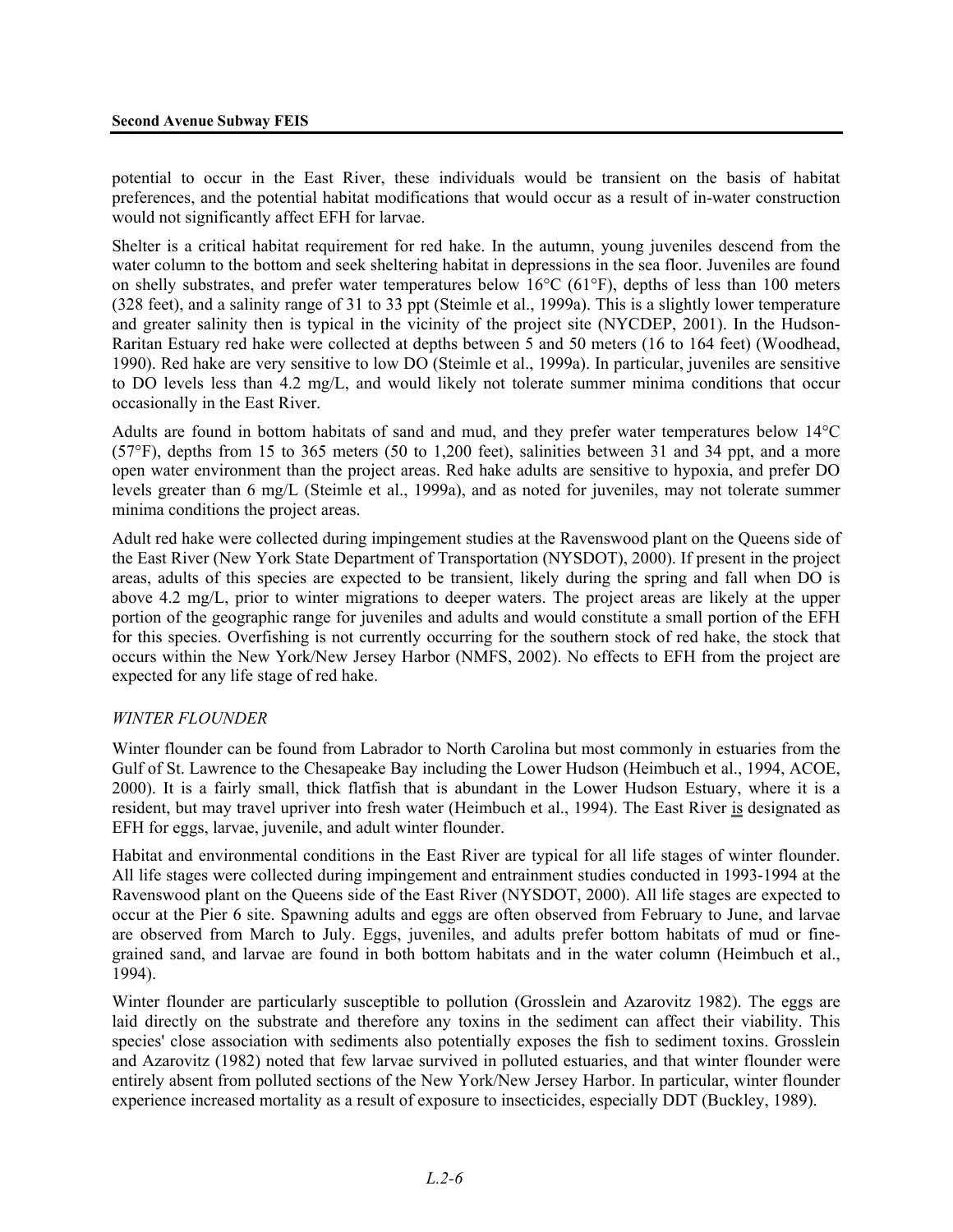Installation of piles for the crane barges and dredging would disturb substrate habitat and the water column. These activities could result in a temporary increase in turbidity, and a temporary adverse impact on the habitat for winter flounder because of this species' dependence on sight. However, this species has adapted to relatively harsh estuarine conditions and can avoid highly turbid conditions that are temporary in nature. Because the proposed action would occur over a maximum of approximately 6 months, water quality is expected to return to existing conditions following the construction of barge facilities. In addition, the intensity of construction during this period would vary, with periods of turbidity alternating with periods of limited activity. Due to current velocities within the East River dispersion of re-suspended sediments would likely occur quickly.

No significant adverse impacts are expected to occur from the limited amount of platform addition that would result from the barge operations at Pier 6. The limited size of the fixed barges, coupled with the limited amount of vertical intrusion into the river bottom, would allow fish to move through the underpier areas at the barge location. In addition, because the narrow dimensions of the proposed crane barges at the site reduces the amount of habitat affected by shading, proposed construction activities would not significantly alter the habitat used by fish. Shading by fixed barges may adversely affect some habitat but the project area constitutes a small portion of EFH for this species and would not adversely impact this fishery. Winter flounder are found throughout the Upper New York Harbor, Kill van Kull and Arthur Kill, and the southern New England-Middle Atlantic stocks of winter flounder are not considered overexploited (NMFS, 2002). Project activities would not substantially alter the existing habitat at the inwater construction site. No impacts to EFH for winter flounder are anticipated from this project.

#### *WINDOWPANE FLOUNDER*

Windowpane flounder, also called sand flounder, is found from the Gulf of St. Lawrence to South Carolina and has its maximum abundance in the New York Bight. Windowpane flounder are generally found offshore on sandy bottoms in water between 50 and 80 meters (164 to 262 feet) deep, and close inshore in estuaries just below the mean low water mark. They migrate onshore in the shallow shoal water in the summer and early autumn as water temperatures increase, and migrate offshore during the winter and early spring months when temperatures decrease (Chang et al., 1999). Habitat and environmental conditions in the East River are typical for all life stages of windowpane flounder. The East River is designated as EFH for eggs, larvae, juvenile, and adult windowpane flounder. Windowpane flounder eggs, larvae, juveniles, and adults were collected during impingement and entrainment studies conducted in 1993-1994 at the Ravenswood plant on the Queens side of the East River (NYSDOT, 2000).

Windowpane flounder spawn within the mid-Atlantic Bight from April to December in the bottom waters with temperatures ranging from 8.5 to 13.5°C (47 to 56°F). Spawning peaks occur in May and then again in the autumn in the southern portion of the Bight (ACOE, 2000).

The buoyant eggs and larvae that settle to the bottom are found predominately in the estuaries and coastal shelf water for the spring spawned eggs, and in the coastal shelf waters alone for those eggs spawned in the autumn. Windowpane eggs are found floating in the water column at temperatures of 5 to 20°C (41 to 68°F), specifically at 4 to 16°C (39 to 61°F) in spring (March through May), 10 to 16°C (50 to 61°F) in summer (June through August), and 14 to 20°C (57 to 68°F) in autumn (September through November), and within depths less than 70 meters (229 feet) (Chang et al., 1999). Larvae are typically found in the area of the estuary where salinity ranges from 18 to 30 ppt in the spring, and on the shelf in the autumn. Juvenile windowpane flounder were found year round in both the shelf waters and in the Hudson-Raritan Estuary. Larvae are found at similar temperature and depth as the egg stage of this species, particularly at 3 to 14 $^{\circ}$ C (37 to 57 $^{\circ}$ F) in the spring, 10 to 17 $^{\circ}$ C (50 to 63 $^{\circ}$ F) in the summer, and 13 to 19 $^{\circ}$ C (55 to 66 $^{\circ}$ F) in the autumn (Chang et al., 1999).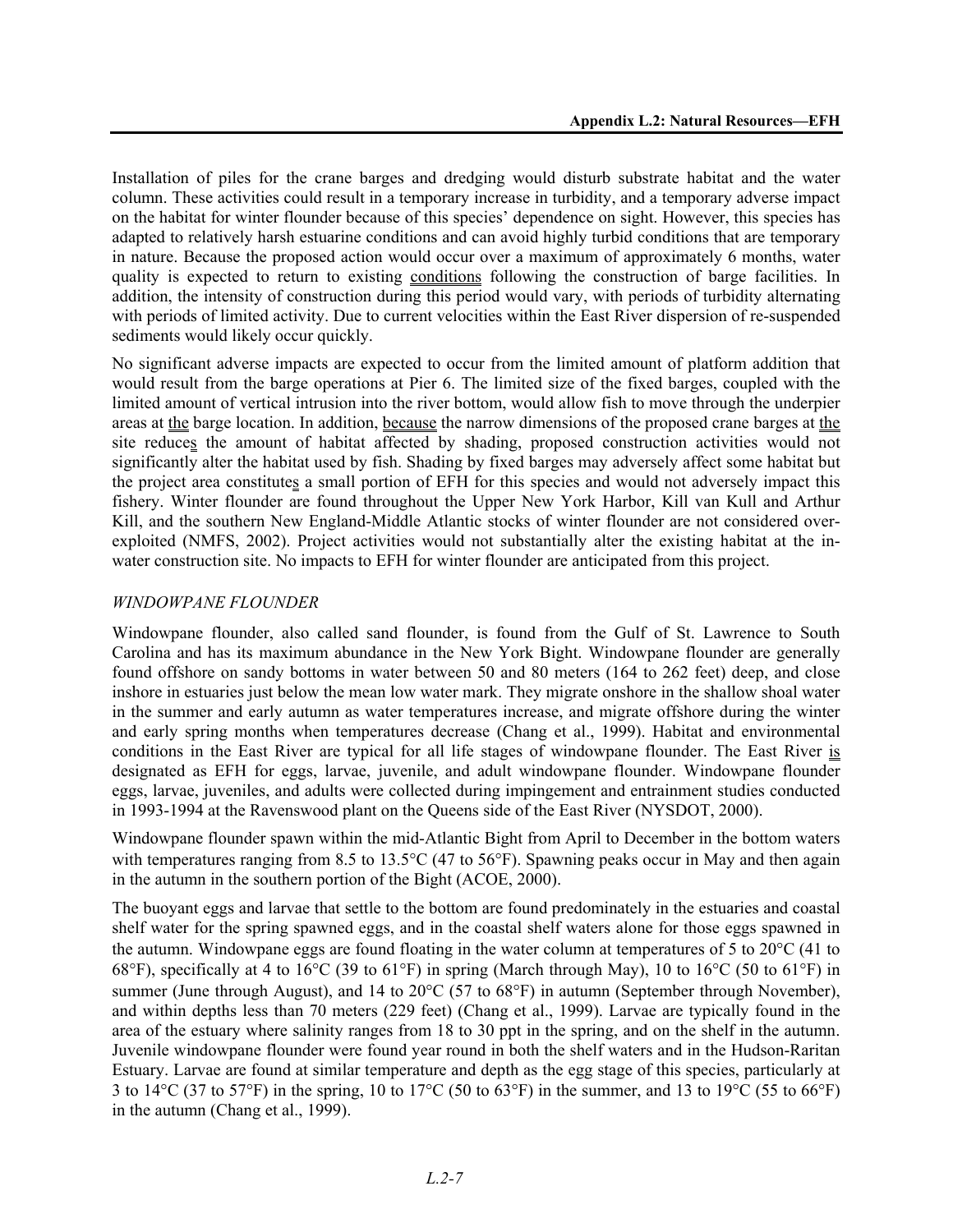Within the Hudson-Raritan estuary, juvenile fish were fairly evenly distributed but seemed to prefer the deeper channels in the winter and summer. They were most abundant where bottom water temperatures ranged from 5 to 23°C (41 to 73°F), depths ranged from 7 to 17 meters (23 to 55.7 feet), salinities ranged from 22 to 30 ppt, and dissolved oxygen concentrations ranged from 7 to 11 mg/L. Similarly, adults were fairly evenly distributed year-round, preferring deeper channels in the summer months. Adults were collected in bottom waters where temperatures ranged from 0 to 23°C (32 to 73°F), depths were less then 25 meters (82 feet), salinity ranged from 15 to 33 ppt, and dissolved oxygen ranged from 2 to 13 mg/L (ACOE, 2000).

As noted above for winter flounder, no significant adverse impacts are expected to occur from the limited amount of platform addition that would result from the barge operations at Pier 6 or from the installation of piles for the crane barges or dredging. Shading may affect some habitat but the barge areas constitute a small portion of EFH for this species. Project activities would not substantially alter the existing habitat at the construction site. The southern New England/Middle Atlantic stock is not currently considered to be overfished (NMFS, 2002) and should not be affected by any temporary changes associated with the project. Therefore, no impacts to EFH for windowpane flounder are anticipated from this project.

#### *ATLANTIC HERRING*

Atlantic herring is a planktivorous marine species that occurs throughout the Northwestern Atlantic waters from Greenland to North Carolina. They are most abundant north of Cape Cod and relatively scarce in waters south of New Jersey (ACOE, 2000). Atlantic herring rarely move into fresh water (Smith, 1985). Juvenile and adult herring undergo complex north-south migrations and inshore-offshore migration for feeding, spawning, and overwintering. They spawn once a year in late August to November, in the coastal ocean waters of Gulf of Maine and Georges Banks. This species never spawns in brackish water. Post-spawn, the adults migrate to the New York Bight to overwinter from December to April. The autumn migration to overwintering areas is done in tight schools while the spring migration to spawning areas is much more dispersed. Fish that pass through the mid-Atlantic Bight are typically four years of age or older (ACOE, 2000).

NOAA (Stone et al., 1994) indicates that larvae, juvenile, and adult Atlantic herring are common within the mixing zone portion of the Hudson River/Raritan Bay Estuary and are known to occur in the East River (NOAA, 2001). In addition, larvae and adult life stages of this species were collected during impingement studies at the nearby Ravenswood plant conducted in the East River 1993-1994 (NYSDOT, 2000). The East River is designated as EFH for larvae, juvenile, and adult Atlantic herring.

Larvae are generally found in pelagic waters with temperatures below 16 °C (60 °F), water depths from 50 to 90 meters (154 to 300 feet), and salinities of about 32 ppt. Larval Atlantic herring occur in the East River from April to June (NOAA, 2001).

Juveniles and adults prefer pelagic waters and bottom habitats with water temperatures below 10 °C (50 °F), at water depths of 15 to 135 meters (50 to 450 feet) and 10 to 130 meters (33 to 430 feet), respectively, and salinity ranges of over 26 ppt. Juveniles overwinter in deep bays. In the Hudson- Raritan estuary NEFSC bottom trawl surveys, adults collected were most abundant at 3 to 6°C (37 to 43°F) at depths ranging from 4.5 to 13.5 meters (14.7 to 44.2 feet). Preferred salinities for the Atlantic herring occur at 28 ppt and greater (Reid et al., 1999).

Juveniles and adults perform diel and semi-diel vertical migrations in response to daily photo periods and increased turbidity. Being sensitive to light intensity, activity is highest after sunrise and just before sunset where the herring will avoid the surface during daylight to avoid predators (Reid et al., 1999). Atlantic herring are pelagic (found within the water column). Because of this, individuals of this species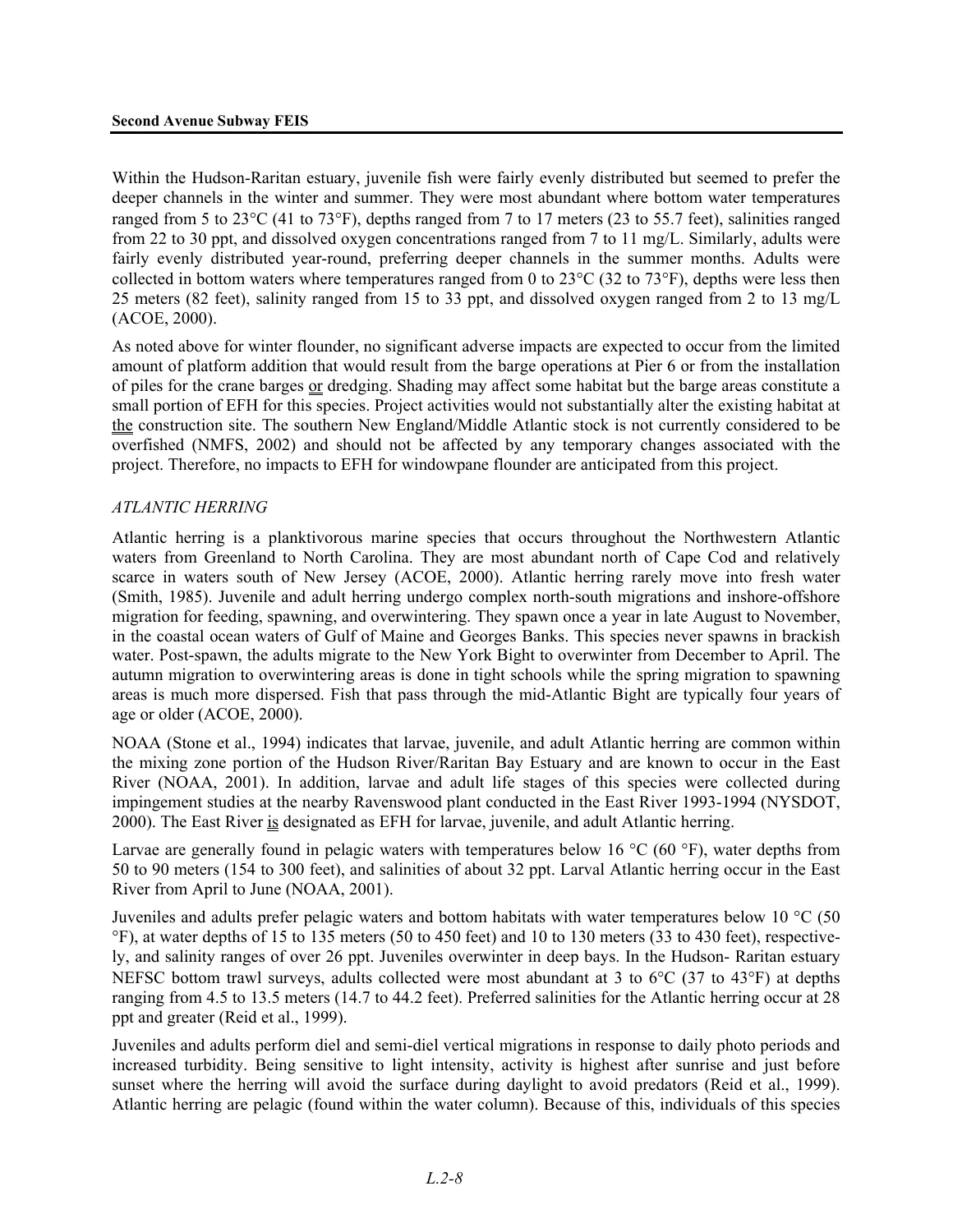are less likely to be affected by the in-water activities than bottom dwelling fish. The Atlantic herring stock complex in the northeastern United States is considered under-utilized with the exception of the portion in the Gulf of Maine (Reid et al., 1999) and is not overfished (NMFS, 2002). In addition, habitat areas affected by the Pier 6 site make up a small portion of EFH for this species and potential impacts to these areas would not adversely affect the Atlantic herring fishery. The fixed barges and pilings have the potential to provide additional substrate for invertebrate communities in the East River, increasing food sources for fish. Temporary increases turbidity and shading from the project are not expected to impact EFH for any life stage of Atlantic herring.

#### *BLUEFISH*

Bluefish is a carnivorous marine fish that occurs in temperate and tropical waters on the continental shelf and in estuarine habitats around the world. In North America, bluefish live along most of the Atlantic coastal waters from Nova Scotia south, around the tip of Florida, and along the Gulf Coast to Mexico (Fahay et al., 1999). The East River is designated as EFH for juvenile and adult bluefish.

Bluefish often migrate to estuaries in the summer months, between April (adults) or May (juveniles), and October. Juveniles in the Mid-Atlantic Bight inhabit inshore estuaries from May to October, preferring temperatures between 15 and 30°C (59°F to 86°F), and salinities between 23 to 33 ppt. Although juvenile (and adult) bluefish are moderately euryhaline, occasionally they will ascend well into estuaries where salinities may be less than 3 ppt. Juveniles use estuaries as nursery areas and can be found in sand, mud, silt, or clay substrates as well as *Spartina* or *Fucus* beds. Bluefish juveniles are sensitive to changes in temperature where thermal edges apparently serve as important cues to juvenile migration off shore in the winter season (Fahay et al., 1999).

Adult bluefish are pelagic and highly migratory with a seasonal occurrence in Mid-Atlantic estuaries from April to October. They prefer temperatures from 14 to 16  $^{\circ}$ C (57.2 $^{\circ}$ F to 60.8 $^{\circ}$ F) but can tolerate temperatures from 11.8 to 30.4 °C (53.24°F to 86.72°F) and salinities greater than 25 ppt. Adult bluefish are not uncommon in bays and larger estuaries, as well as coastal waters (Fahay et al., 1999).

Juvenile bluefish may be abundant and adults are common within the mixing zone portion of the Hudson River/Raritan Bay Estuary (Stone et al., 1994). Juvenile and adult bluefish are known to occur in the East River from June to October (NOAA, 2001). Bluefish adults were collected during impingement studies conducted in 1993-1994 at the Ravenswood plant in the East River (NYSDOT, 2000).

Juveniles and adults are the stages of bluefish with the greatest potential to occur within the project area. No spawning would occur within the project area. Because this species is pelagic, occupying open water areas and not bottom habitat, potential impacts associated with temporary increases in turbidity would not be significant. Bluefish is currently categorized as overfished—the stock size is below the minimum threshold set for this species and a rebuilding program has been implemented (NMFS, 2002). However, recent estimates of fishing mortality suggest that the rebuilding program, state-by-state quota system, and recreational harvest limit have been successful, and that overfishing is no longer occurring (MAFMC, 2002). The temporary increases in turbidity and shading from the project are not expected to impact EFH for any life stage of bluefish.

#### *ATLANTIC BUTTERFISH*

Butterfish occur from Newfoundland to Florida and are most abundant between southern New England and Cape Hatteras, North Carolina. It has been suggested that two populations of butterfish exist. One population appears largely restricted to shoals (less than 20 meters [65 feet]) south of Cape Hatteras, and another mainly north of Hatteras that occurs in shoals and possibly some deeper waters along of the shelf.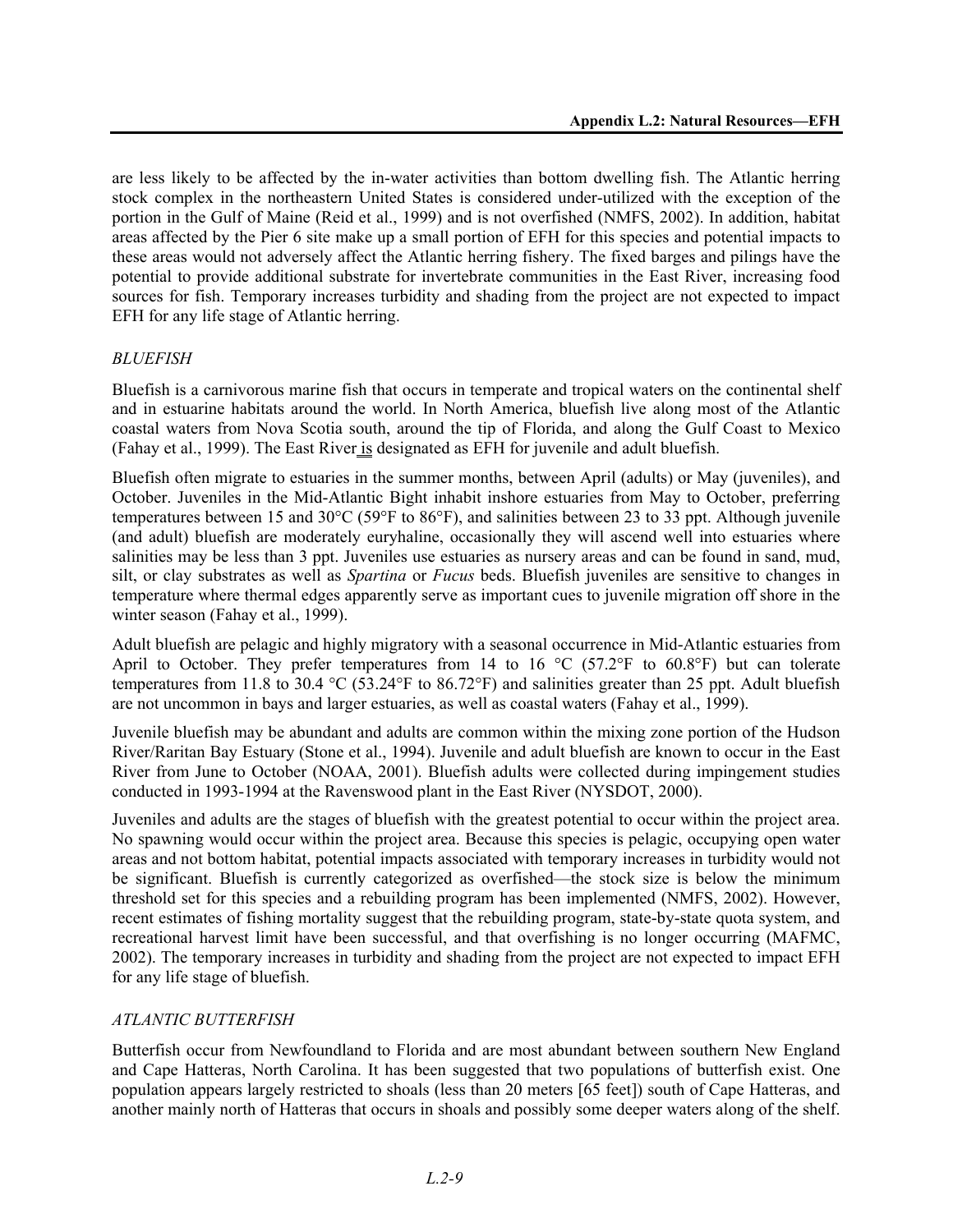Throughout its range, butterfish are found over the entire shelf, inshore and offshore. Cooling temperatures associated with late autumn trigger a migration offshore to the edges of the shelf where waters are warm. Butterfish spawning takes place chiefly from May through October in Mid-Atlantic Bight. The times and duration of spawning are closely associated with changes in surface temperatures (Cross et al., 1999). The East River is designated as EFH for larvae, juvenile, and adult Atlantic butterfish.

Larvae are found at the surface or in the shelter of the tentacles of large jellyfish, and are more nektonic than planktonic from 10 to 15 mm. Larvae are found at temperatures ranging from 7 to 26°C (44 to 78.8°F) (although most abundant at 9 to 19°C [148.2 to 66.2°F]), and at depths less than 120 meters (393.8 feet).

Both juveniles and adults have similar habitat characteristics. Both are eurythermal and euryhaline and are common often near the surface in sheltered bays and estuaries during the spring to fall months. In the Hudson-Raritan trawl survey, juveniles and adults were found at depths from 3 to 23 meters (9.8 to 75 feet), salinities from 19 to 32 ppt, and DO from 3 to 10 mg/L. Juvenile and adult butterfish also often prefer sandy and muddy substrates, and temperatures from 3 to 28 °C (37.4°F to 82.4°F) (Cross et al., 1999).

Juvenile and adult butterfish have the potential to occur in the East River site. Larvae and adult butterfish were collected during impingement and entrainment studies conducted in 1993-1994 at the Ravenswood plant in the East River (NYSDOT, 2000). Studies performed in the Hudson-Raritan Estuary noted that butterfish make up less than 1 percent of total catches of fish (ACOE, 2000).

Woodhead (1990) reports butterfish to be a common transient to the New York Harbor in the summer. They prefer sandy bottoms but are not closely associated with the bottom when inshore during the summer. They may stay close to the bottom during the day and move upward at night (Smith, 1985). Because this species is not closely associated with bottom habitats and can be found throughout the water column, individuals of this species are less likely to be affected by the in-water activities than more bottom dwelling fish. This species is found throughout the Upper Harbor and temporary increases in turbidity or shading would not adversely impact this fishery. Butterfish stock is not overfished or approaching an overfished condition (Cross et al., 1999, NMFS, 2002) and it is considered an underexploited fishery (Cross et al., 1999). This project is not expected to impact EFH for any life stage of butterfish.

#### *ATLANTIC MACKEREL*

Atlantic mackerel is a pelagic marine fish that occurs in the western North Atlantic from Labrador to North Carolina. It sustains fisheries from the Gulf of St. Lawrence and Nova Scotia to the Cape Hatteras area. There may be two populations: one occurring in the northern Atlantic and associated with the New England and Maritime Canadian coast, and another more southerly population inhabiting the mid-Atlantic coast. Both populations overwinter in the deep waters at the edge of the continental shelf, generally moving inshore (in a northeastern direction) during the spring, and reversing this migration in autumn. The southern population begins its spawning migration by moving inshore between the Delaware Bay and Cape Hatteras and in a northeastern direction along the coast. The timing of the migration and spawn is a result of warming water temperatures. The peak spawn for the southern population occurs off New Jersey and Long Island Sound in April and May. Most spawning occurs in the shoreward half of the shelf and in waters from 7 to 14 $^{\circ}$ C (45 to 57 $^{\circ}$ F) (with the peak being 10 to 12 $^{\circ}$ C (50 to 54 $^{\circ}$ F). By June there are schools of juveniles off Massachusetts, and they move into the Gulf of Maine by June and July where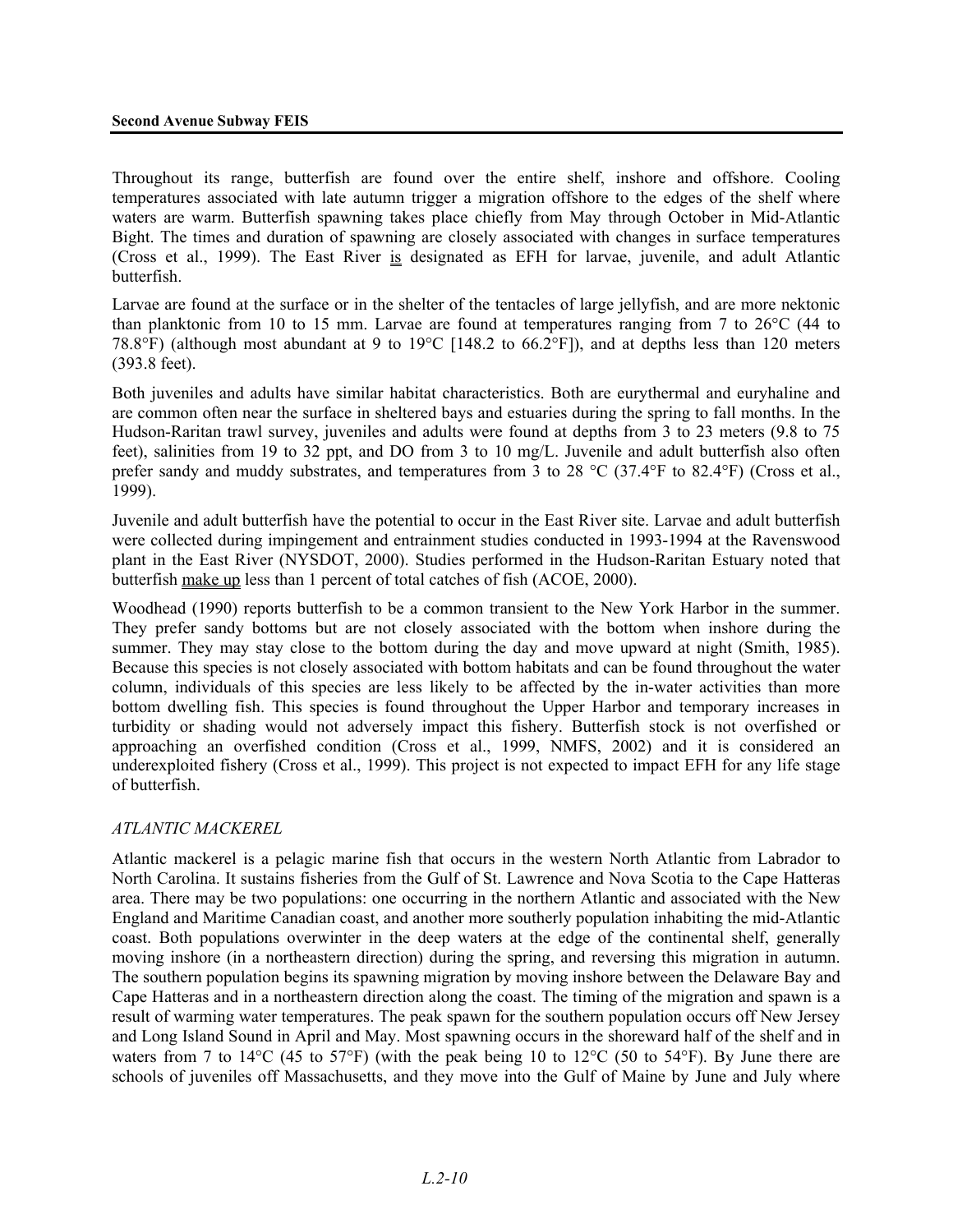they remain for the summer (Studholme et al., 1999). The East River is designated EFH for juvenile and adult Atlantic mackerel.

In the Hudson-Raritan Estuary, juveniles are present from April to December, but are most common from April through June and October through November (ACOE, 2000). Juvenile transformation includes swimming and schooling behaviors starting at 30 to 50 mm, and closely resemble adults when about 1 year of age. In the Hudson-Raritan Bay estuary, juveniles are present in the spring and summer months preferring depths from 4.9 to 9.8 meters (16 to 32 feet), salinity ranges from 26 to 28.9 ppt, dissolved oxygen from 7.3 to 8.0 mg/L and temperatures from 17.6 to 21.7°C (64 to 71°F) (Studholme et al., 1999).

In the Hudson-Raritan Estuary adults are present from April through June and from September through December, most commonly from April to May and from October to November (ACOE, 2000). Adult Atlantic mackerel can range from 26 cm in their second year to about 40 cm in their sixth year. NEFSC trawl surveys show that adults are found in the spring at temperature ranges from 5 to 13°C (41 to 55°F) dispersed from 0 to 380 meters (0 to 1,246 feet) (most abundant at 160 to 170 meters [524 to 558 feet]), and in the summer at temperatures ranging from 4 to 14°C (39 to 57°F) at depths of 10 to 180 meters (32.8 to 590.5 feet) (abundant at 50 to 70 meters [164 to 229.6 feet]). Adults also prefer salinities of 25 ppt or greater (Studholme et al., 1999).

Juveniles and adults are the stages of Atlantic mackerel with the greatest potential to occur within the project areas, although most individuals are found in the Lower Harbor (Raritan Bay and Sandy Hook Bay) (Woodhead, 1991 in ACOE, 1999). Atlantic mackerel were rarely collected during trawls in the New York Harbor by ACOE from October 1998 through November 1999 (ACOE, 1999). Spawning would not occur within this area. Project activities would not substantially alter the existing habitat at any of the in-water construction sites. The fixed barges have the potential to provide additional substrate for invertebrate communities in the East River, increasing food sources for fish, and may provide shelter for some fish species. Because the habitat found within the project area in the Upper Harbor does not represent a significant portion of the EFH for this species, as evidenced by the low numbers of individuals that have been collected in this area, and because this species is pelagic (occupying open water areas and not bottom habitat) this project would not be expected to have significant adverse impacts on EFH for this species. The Atlantic mackerel fishery is no longer considered overfished and this stock is now considered underexploited (MAFMC, 2002; NMFS, 2002).

#### *SUMMER FLOUNDER*

Summer flounder prefer the estuarine and shelf waters of the Atlantic Ocean and are found between Nova Scotia and southeastern Florida. They are most abundant from Cape Cod, Massachusetts, to Cape Hatteras, North Carolina. Summer flounder usually appear in the inshore waters of the New York Bight in April, continuing inshore in May and June, and reach their peak abundance during the warm summer months of July and August. Summer flounder move offshore for the winter season (Packer et al., 1999). The East River is designated as EFH for larvae, juvenile, and adult summer flounder.

Larvae occur in water from 0 to 22<sup>o</sup>C (32 to 72<sup>o</sup>F) and are transported to estuarine nurseries by currents. Juvenile summer flounder are well adapted to the temperature and salinity ranges present in estuarine habitats. They are distributed throughout the New York-New Jersey Harbor Estuary prior to late summer and are more concentrated in sea grass beds as opposed to tidal marshes in the late summer and early autumn (ACOE, 2000). Planktonic larvae (2 to 13 mm) have been found in temperatures ranging from 0 to 23°C (32 to 73°F), but are most abundant between 9 and 17°C (48 to 63°F). Salinity preference within the New Jersey area for this species was found between 20 to 30 ppt. In the Mid-Atlantic Bight, larvae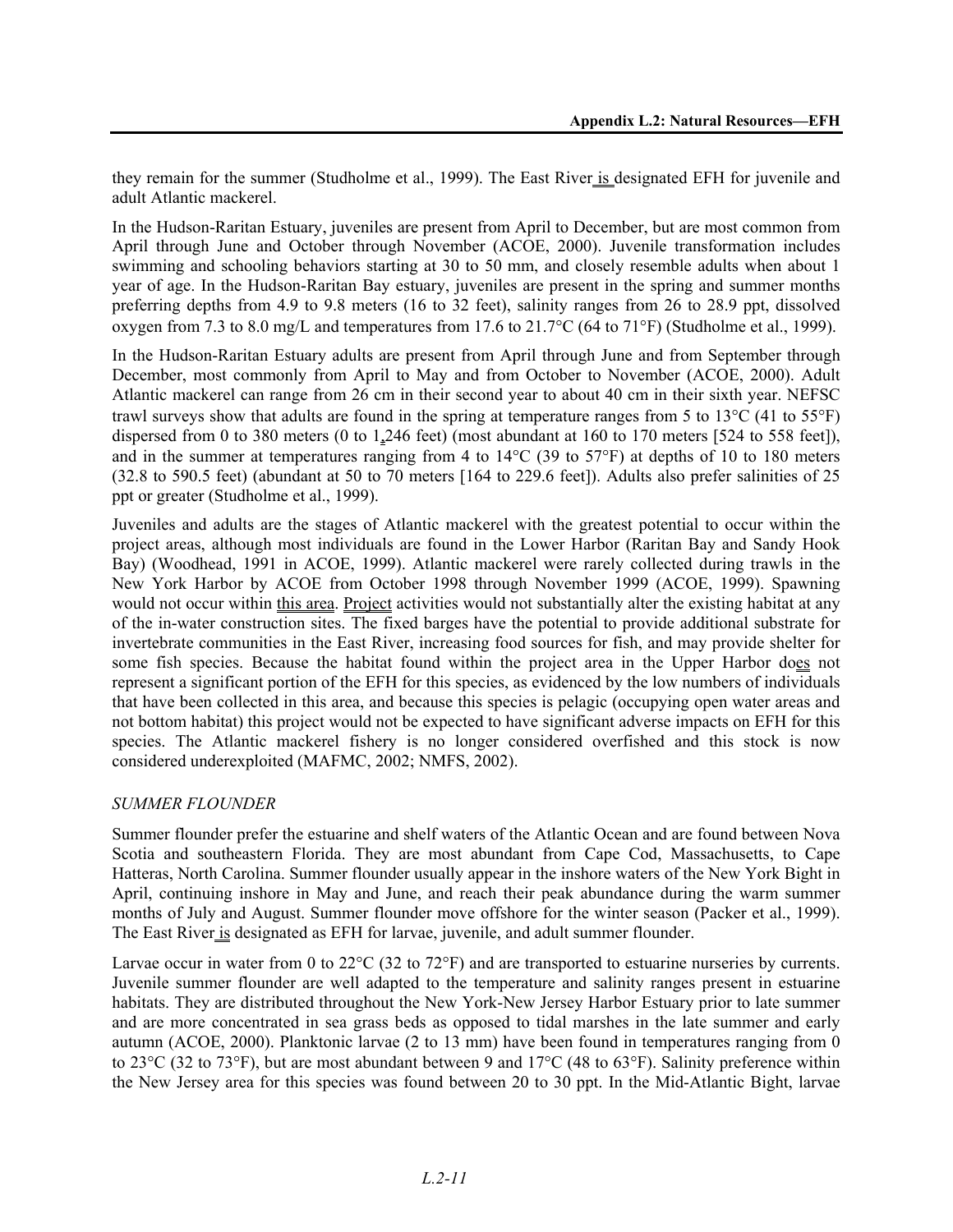were found at depths from 10 to 70 meters (32.8 to 229.6 feet). Greater densities of young fish were found in or near inlets (Packer et al., 1999).

Young summer flounder move into shallow (found usually at 0.5 to 5.0 meters [1.6 to 16.4 feet] in depth) estuaries using them as nursery habitat in the autumn, summer, and spring months. Juvenile summer flounder are well adapted for estuarine life. They are able to withstand a wide range of temperatures (greater than 11 $^{\circ}$ C (52 $^{\circ}$ F)) and salinities from 10 to 30 ppt. Juveniles can be found on mud and sand substrates in flats, channels, salt marsh creeks, and eelgrass beds (Packer et al., 1999).

Adult summer flounder feed both in the shelf waters and estuaries and are more active in the daylight hours when they feed by sight (ACOE, 2000). Adults are found to grow to lengths ranging from 25 to 71 cm. Adults often feed in estuaries and shelf waters in the warmer months and are more active during daylight hours since summer flounder are primarily visual feeders. Adults inhabit sand substrates usually at depths up to 25 meters, at temperatures ranging from 9 to 26°C (48 to 79°F) in the autumn, 4 to 13°C (39 to 55°F) in the winter, 2 to 20°C (36 to 72°F) in the spring, and 9 to 27°C (48 to 81°F) in the summer. Salinity is known to have minimal effect on distribution in comparison to substrate preference (Packer et al., 1999).

Juvenile and adult summer flounder are known to occur within the East River (NOAA, 2001) and have the potential to occur within the Pier 6 project area. Summer flounder larvae and adults were collected during impingement and entrainment studies conducted at the Ravenswood plant in the East River in 1993-1994 (NYSDOT, 2000). Spawning would not occur in the Upper Harbor. Summer flounder have been collected within areas of the Upper Harbor, primarily in the summer (ACOE, 1999). As discussed with respect to the other flounder EFH, summer flounder is a bottom dwelling species and therefore has a potential to be affected by the temporary increases in turbidity and shading. As with winter flounder, any temporary changes associated with the project would not significantly impact this fishery since summer flounder are widely distributed in nearby habitats and the stock is not considered overfished provided it continues to rebuild as projected (NMFS, 2002; MAFMC, 2002).

#### *SCUP*

Scup is a marine fish that occurs primarily on the continental shelf from Cape Cod, Massachusetts to Cape Hatteras, North Carolina. It migrates extensively from inshore summer grounds to offshore winter grounds. Scup arrive in the waters off New Jersey and New York by early May. During the summer months, older fish (four years old or older) tend to stay in the inshore waters of the bays while the younger fish are found the more saline waters of estuaries such as the Hudson-Raritan Estuary. Spawning occurs in May through August with a peak in June and occurs principally in the estuaries of the New York and New Jersey. Juveniles grow quickly and migrate with the rest of the population to offshore wintering grounds starting in late October and are absent from inshore waters by the end of November (ACOE, 2000). The East River is designated as EFH for eggs, larval, juvenile, and adult scup.

Scup eggs are buoyant and are rather small (0.8 to 1.0 mm), hatching in about 2 to 3 days depending on temperature. Most were collected from May-August at depths less than 50 meters (164 feet) and at temperatures ranging from 11 to 23°C (52 to 73ºF) (Steimle et al., 1999c).

Newly hatched larvae are pelagic and approximately 2 mm long. In approximately three days, diagnostic characters of the species are evident and shortly afterwards the larvae abandon the pelagic phase and become bottom dwelling. They occur at water temperatures ranging from 14 to 22°C (57 to 72°F) and occupy more saline (23 to 33 ppt) portions of bays. They are often found within the water column at depths less than 50 meters (164 feet) (Steimle et al., 1999c).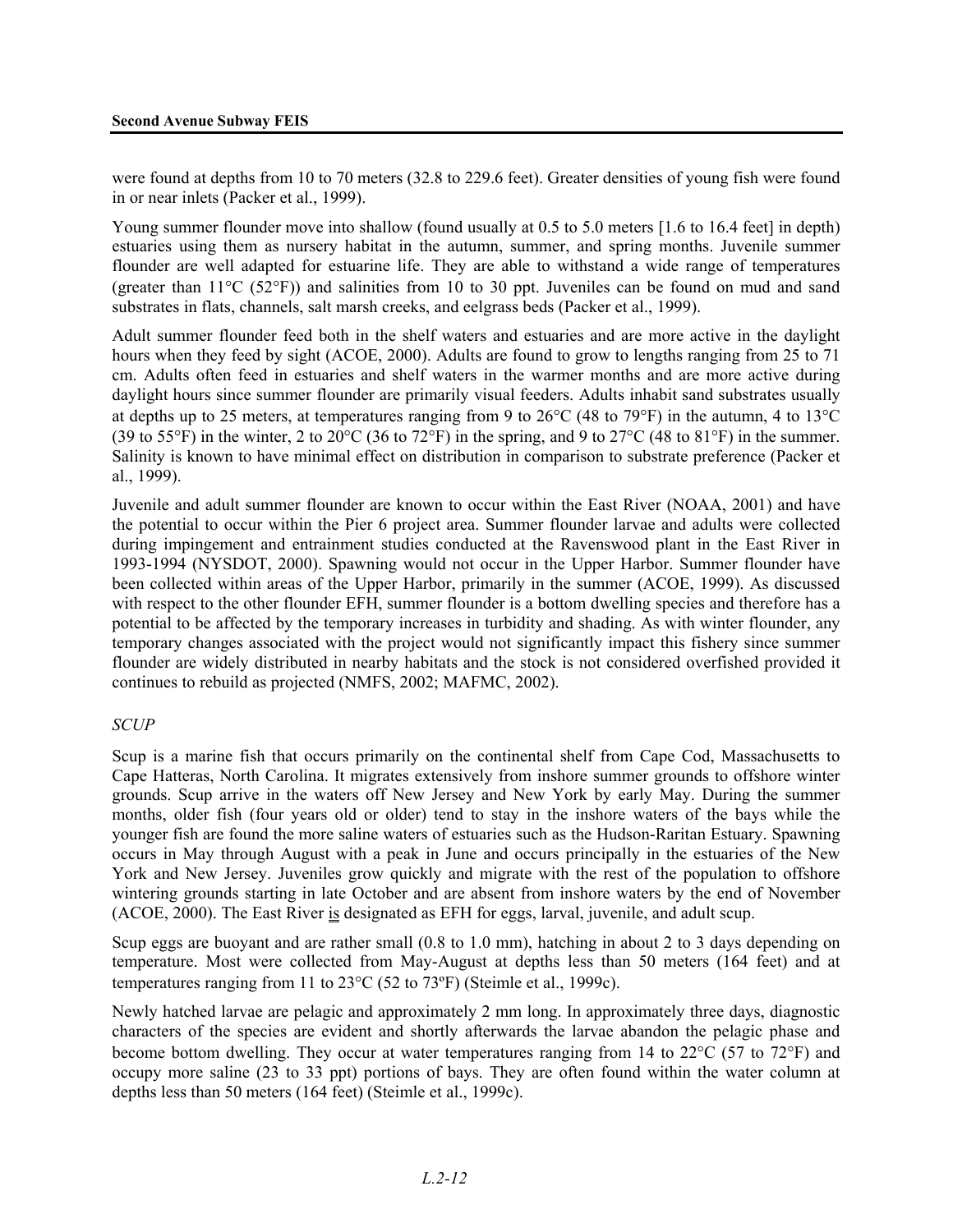Juveniles from 15 to 30 mm (up to 10 cm) are common during November. By the end of their first year they can reach up to 16 cm. Juveniles inhabit estuarine intertidal areas at depths of 5 to 12 meters (16.4 to 39.3 feet), particularly areas with sand and mud substrates or mussel and eelgrass beds. Juveniles prefer temperatures from about 9 to 27°C (48 to 81°F) and salinities greater than 15 ppt (Steimle et al., 1999c).

Scup males and females reach sexual maturity at age two and reach about 15.5 cm. From April to December, adults can be found inshore along silt, sand, and mud substrates at depths less than 30 meters (98.4 feet). Temperature preferences for the adult species range from 6 to  $27^{\circ}$ C (43 to 81°F) and salinities from 20 to 30 ppt are preferred (Steimle et al., 1999c).

Juvenile and adult scup are known to occur in the East River (NOAA, 2001) and have the potential to occur within the Pier 6 project area, primarily in the summer and autumn. No spawning would occur within the vicinity of the project area. Adults of the species were collected during impingement studies at the Ravenswood plant in the East River (NYSDOT, 2000). Although scup have been collected within the vicinity of the project area the EFH for this marine species is primarily in higher salinity areas (ACOE, 1999). Because juveniles and adults tend to occur toward the bottom, in-water construction activities have the potential to temporarily impact scup EFH during the summer and autumn. As with other bottom dwelling fish, temporary habitat changes associated with the project would not impact this fishery since these fish are widely distributed in nearby habitats and the project area constitutes a small portion of the EFH for this species. Furthermore, the preferred EFH would be south of this area. The rebuilding schedule and management measures implemented in 1996 have resulted in dramatic increase in scup abundance even though the stock is still considered overfished (MAFMC, 2002). The temporary loss of EFH within the vicinity of the barge site should not adversely impact the status of scup stock.

#### *BLACK SEA BASS*

Black sea bass is a marine species that occurs from Cape Cod, Massachusetts to Cape Canaveral, Florida. The fishery is divided into two populations: one major population above Cape Hatteras, North Carolina, and one below. The northern population migrates seasonally: inshore and north in the spring and offshore and south in the autumn. In the autumn, older fish move offshore sooner and overwinter in deeper waters 73 to 163 meters (239.5 to 534 feet) than young-of-the-year fish (56 to 110 meters [193.7 to 360.8 feet]). Black sea bass can tolerate temperatures as low as 6°C (43°F) but are most abundant in off-shore waters warmer than 9°C (48°F) and between 20 to 60 meters (65.6 to 197 feet) deep (ACOE, 2000). During the spring migration, adults move to spawning grounds and juveniles move into estuaries. For the northern population spawning generally takes place in the summer, in water 18 to 45 meters (59 to 147 feet) deep from the Chesapeake Bay to Montauk (Steimle et al., 1999b). The East River is designated as EFH for juvenile and adult black sea bass.

Larvae develop for the most part in continental shelf waters and are most abundant in the southern portion of the Middle Atlantic Bight. Larvae quickly become bottom dwellers and estuarine. Young-of-the-year (YOY) fish in estuaries occupy bottom habitats with shells, amphipod tubes, and deep channel rubble and have been noted to appear on inshore jetties in late May to early June. In the Hudson River, YOY have been captured in open water and interpier areas. Juvenile sea bass occur in the saline portions of estuaries from Massachusetts to Florida starting with the initial spring migration until late autumn and are commonly found around jetties, piers, wrecks, and bottom areas with shells (ACOE, 2000). They appear to prefer hard bottom (Bigelow and Schroeder, 1953).

Juveniles settle in estuaries and the inner continental shelf growing up to 19 cm. From July to September, YOY inhabit estuarine areas in the Mid-Atlantic Bight at depths from 1 to 38 meters. They prefer rough bottoms and shell patch substrates, and find shelter around manmade structures. Juveniles can be found in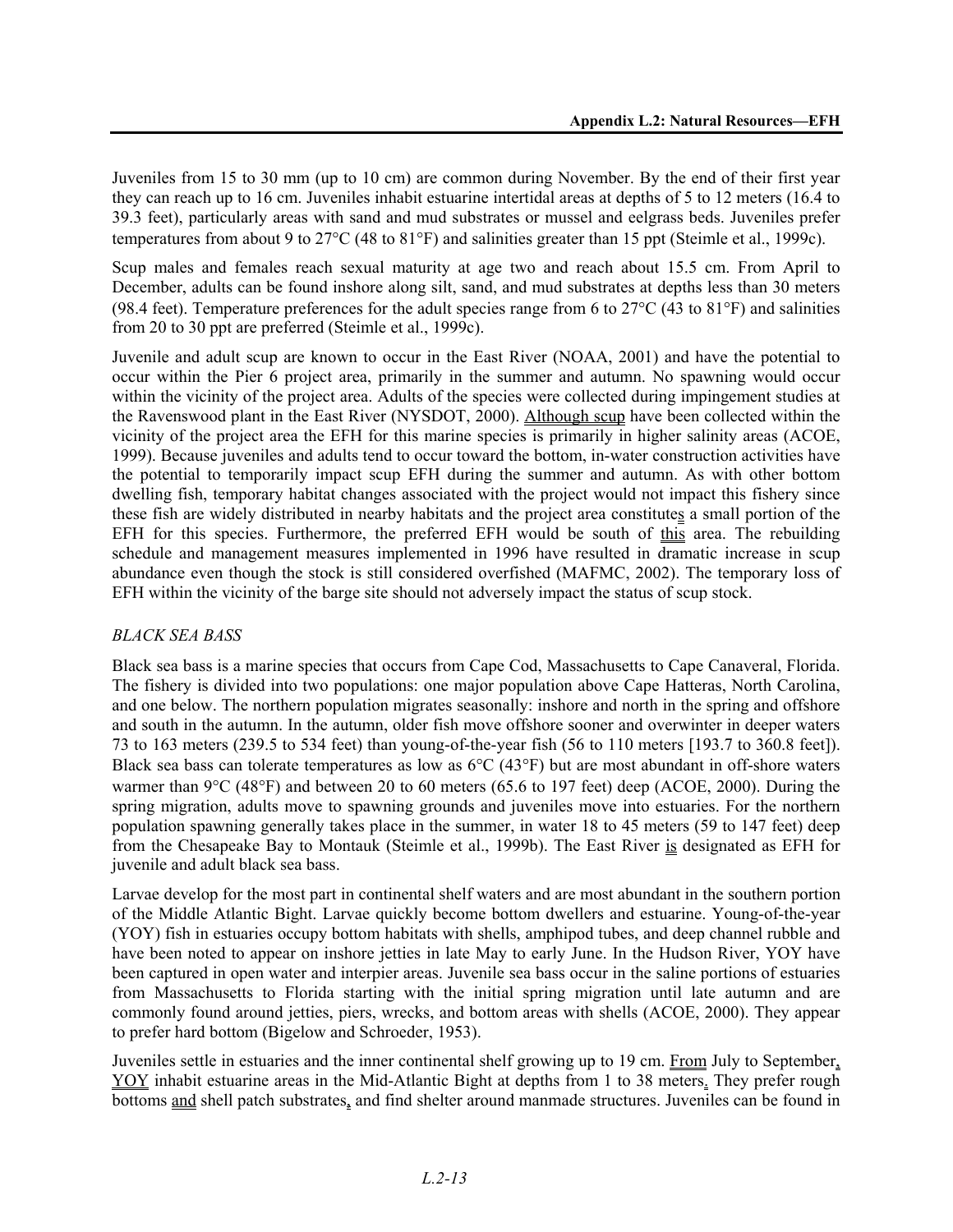water temperatures ranging from 6 to 30°C (43 to 86°F) and salinities ranging from 8 to 38 ppt (but most prefer 18 to 20 ppt). The YOY are migratory during some portions of the first year. They migrate out of the estuary and away from inner continental shelf nursery areas during the autumn as water temperatures drop (Steimle et al., 1999b).

Adult black sea bass prefer habitats similar to juveniles and perform similar migratory patterns. Adults also find shelter around manmade structures (Steimle et al., 1999b). Black sea bass are bottom feeders, consuming crabs, shrimp, mollusks, small fish, and squid. Woodhead (1990) describes black sea bass as a common summer transient in the New York Harbor, and individuals have been collected in the New York Harbor and the Arthur Kill (Smith, 1985). YOY have been collected in the lower Hudson River off Manhattan from mid-July to September (Able et al., 1995).

NOAA (Stone et al., 1994) indicates that adult and juvenile black sea bass are rare in the mixing zone portion of the Hudson River/Raritan Bay Estuary, but are known to occur in the East River from April to November (NOAA, 2001) and, therefore, have the potential to occur within the Pier 6 project area. Adults were collected during the 1993-1994 impingement studies at the Ravenswood plant in the East River (NYSDOT, 2000). Black sea bass stock is currently considered overfished (NMFS, 2002) but the stock is rebuilding and in the sixth year of a ten year rebuilding plan. The temporary increases in turbidity and shading during the construction period of the project area should not affect the continued rebuilding of this stock. The fixed barges have the potential to provide additional substrate for invertebrate communities in the East River, increasing food sources, and to serve as shelter areas for some individuals. Therefore, no effects to EFH are expected for any life stage of black sea bass.

#### *KING MACKEREL*

King mackerel is a marine fish that inhabits Atlantic coastal waters from the Gulf of Maine to Rio de Janeiro, Brazil, including the Gulf of Mexico. There may be two distinct populations of King mackerel. One group migrates from waters near Cape Canaveral, Florida south to the Gulf of Mexico, making it there by spring and continuing along the western Florida continental shelf throughout the summer. A second group migrates to waters off the coast of the Carolinas in the summer, after spending the spring in the waters of southern Florida, and continues on in the Autumn to the northern extent of the range. Overall, temperature appears to be the major factor governing the distribution of the species. The northern extent of its range is near Block Island, Rhode Island, near the 20°C (68°F) isotherm and the 18-meter contour. The East River is designated as EFH for eggs, larvae, juvenile, and adult king mackerel.

King mackerel spawn in the northern Gulf of Mexico and southern Atlantic coast. Larvae have been collected from May to October, with a peak in September. In the south Atlantic, larvae have been collected at the surface with salinities ranging from 30 to 37 ppt and temperatures from 22 to 28°C (70 to 81°F). Adults are normally found in water with salinity ranging from 32 to 36 ppt.

King mackerel would occur only as occasional transient individuals within the New York/New Jersey Harbor Estuary system, and would only be likely to occur in the Lower Harbor area where the salinities are higher. Therefore, EFH for this species would not be affected by this project.

#### *SPANISH MACKEREL*

Spanish mackerel is a marine species that can occur in the Atlantic Ocean from the Gulf of Maine to the Yucatan Peninsula. It is most common between the Chesapeake Bay and the northern Gulf of Mexico from spring through autumn, and then heads south to overwinter in the waters of south Florida. These populations spawn in the northern extent of their ranges (along the northern Gulf Coast and along the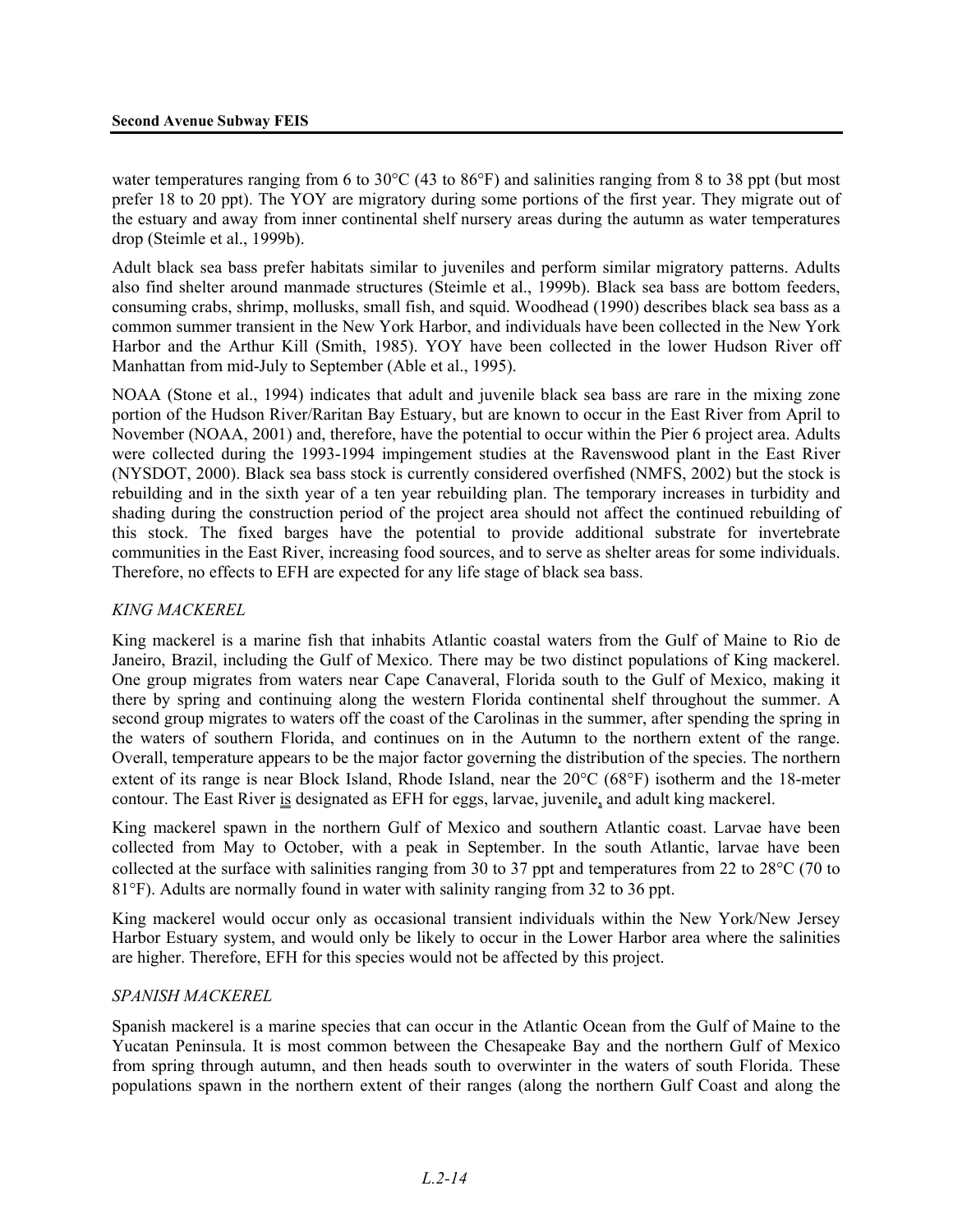Atlantic Coast). The East River is designated as EFH for eggs, larvae, juvenile, and adult Spanish mackerel.

Spawning begins in mid-June in the Chesapeake Bay and in late September off Long Island, New York. Temperature is an important factor in the timing of spawning and few spawn in temperatures below 26°C (79°F). Spanish mackerel apparently spawn at night. Studies indicate that Spanish mackerel spawn over the Inner Continental Shelf in water 12 to 34 meters (39.3 to 111.5 feet) deep.

Spanish mackerel eggs are pelagic and about 1 mm in diameter. Hatching takes place after about 25 hours at a temperature of 26°C (78.8°F). Most larvae have been collected in coastal waters of the Gulf of Mexico and the east coast of the United States. Juvenile Spanish mackerel can use low salinity estuaries (~12.8 to 19.7 ppt) as nurseries and also stay close inshore in open beach waters (ACOE, 2000).

Overall, temperature and salinity is indicated as the major factor governing the distribution of this species. The northern extent of their range is near Block Island, Rhode Island, near the 20°C (68°F) isotherm and the 18 meter contour. During warm years, they can be found as far north as Massachusetts. They prefer water from 21 to 27 °C (70 to 81°F) and are rarely found in waters cooler than 18°C (64°F). Adult Spanish mackerel generally avoid freshwater or low salinity (less than 32 ppt) areas such as the mouths of rivers (ACOE, 2000).

Because this is a marine species that prefers higher salinity waters, only occasional individuals are likely to occur within the project areas. Therefore, EFH for this species would not be affected by this project.

#### *COBIA*

Cobia are large, migratory, coastal pelagic fish of the monotypic family *Racycentriadae*. In the western Atlantic Ocean, cobia occur from Massachusetts to Argentina, but are most common along the south Atlantic coast of the United States and in the northern Gulf of Mexico. In the eastern Gulf, cobia typically migrate from wintering grounds off south Florida into northeastern Gulf waters during early spring. They occur off northwest Florida, Alabama, Mississippi, and southeast Louisiana wintering grounds in the fall. Some cobia overwinter in the northern Gulf at depths of 100 to 125 meters (328 to 410 feet). The East River is designated as EFH for eggs, larvae, juvenile and adult Cobia.

Information on the life history of cobia from the Gulf and the Atlantic Coast of the United States is limited. EFH for coastal migratory pelagic species such as cobia includes sandy shoals of capes and offshore bars, high profile rocky bottom and barrier island ocean-side waters, from the surf to the shelf break zone, but from the Gulf Stream shoreward, including *Sargassum.* For cobia, EFH also includes high salinity bays, estuaries, and seagrass habitat. The Gulf Stream is an essential fish habitat because it provides a mechanism to disperse coastal migratory pelagic larvae. Preferred temperatures are greater than 20 and salinities are greater than 25 ppt.

Cobia are likely to occur only as occasional transient individuals within the project area due to its coastal migrations, pelagic nature, and salinity requirements. No effects to EFH for this species are anticipated.

#### *SAND TIGER SHARK*

The sand tiger is a large, coastal species found in tropical and warm temperate waters throughout the world. It is often found in very shallow water  $(< 4 \text{ m})$ . The East River is designated as EFH for sand tiger shark larvae (neonates).

Males mature between 190 to 195 cm total length (TL) or four to five years, and females at more than 220 cm TL or six years. The sand tiger has an extremely limited reproductive potential, producing only two young per litter. In North America, the sand tiger gives birth in March and April to two young that measure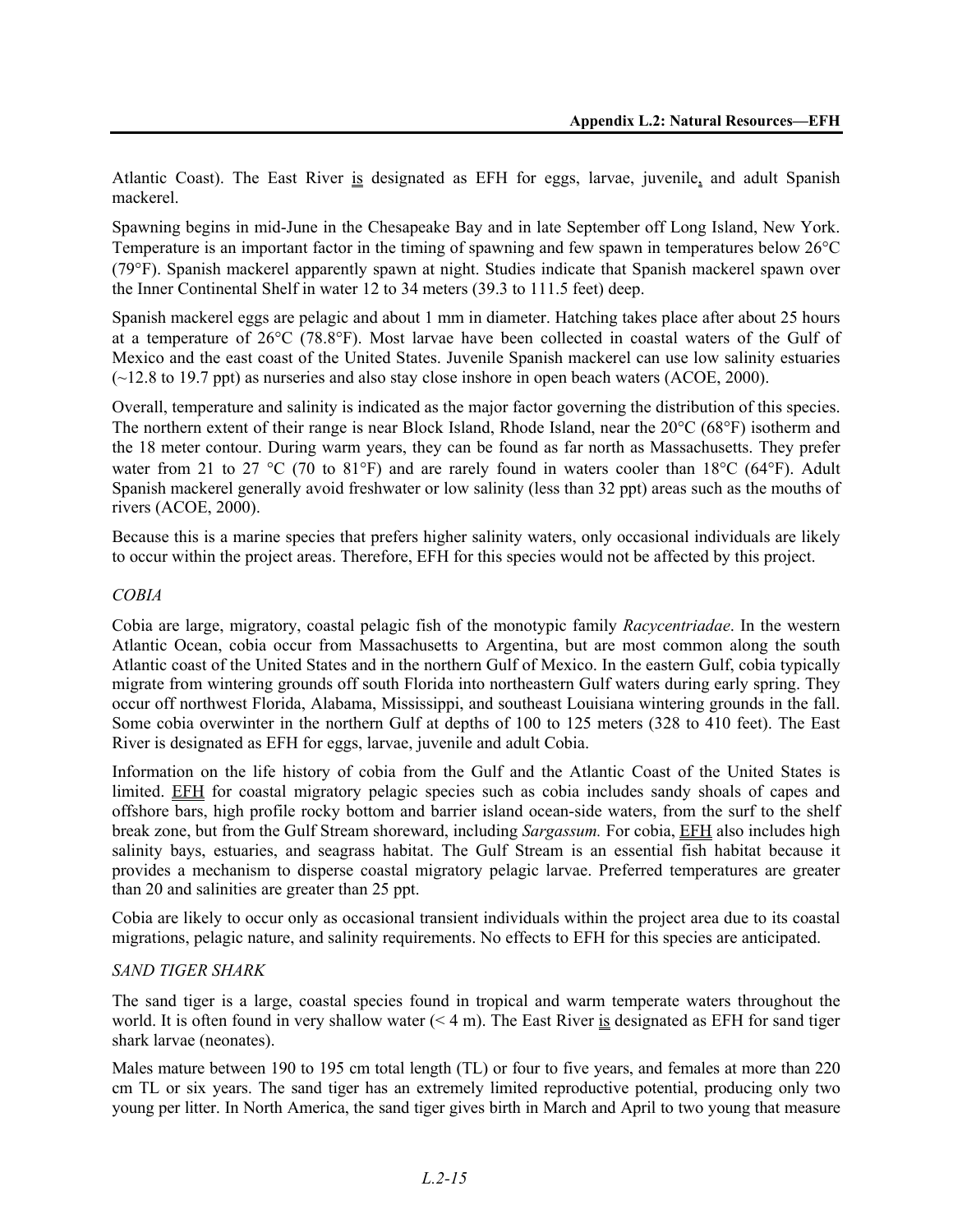about 100 cm TL. Parturition is believed to occur in winter in the southern portions of its range, and the neonates migrate northward to summer nurseries. The nursery areas are the following Mid-Atlantic Bight estuaries: Chesapeake, Delaware, Sandy Hook, and Narragansett Bays, as well as coastal sounds.

The species congregates in coastal areas in large numbers during the mating season, and the species is limited in its fecundity with only two pups per litter often contributing to overfishing vulnerability. Embryos, being cannibalistic, consume other embryos until only one from each oviduct survives. Each pup grows to be quite large (up to 40 inches) before birth. Neonates, after birth, migrate northward in the summer to estuarine nursery areas (University of Delaware, 2001). The EFH for sand tiger sharks for neonate and early juveniles are the shallow coastal waters from Barnegat Inlet, New Jersey to Cape Canaveral, Florida to the 25-m isobath.

This species is not expected to occur within the New York/New Jersey Harbor Estuary except as occasional transient individuals. Therefore, it is unlikely that this species would be found in the project area and EFH for sand tiger shark would not be affected by the project.

#### *SANDBAR SHARK*

The sandbar shark is cosmopolitan in subtropical and warm temperate waters. It is a common species found in many coastal habitats. It is a bottom-dwelling species most common in 20 to 55 meters (65.6 to 180 feet) of water, but occasionally found at depths of about 200 meters (656 feet). The East River is designated as EFH for sandbar shark larvae (neonates).

The sandbar shark is a slow growing species. Both sexes reach maturity at about 180 cm TL. Estimates of age of maturity range from 15 to 16 years to 29 to 30 years, although 15 to 16 years is the commonly accepted age of maturity. Young are born at about 60 cm TL (smaller in the northern parts of the North American range) from March to July. Litters consist of one to 14 pups, with nine being the average. The gestation period lasts about a year and reproduction is biennial. In the United States, the sandbar shark uses estuarine nurseries in shallow coastal waters from Cape Canaveral, Florida, to the northern extent of the range at Great Bay, New Jersey (Merson and Pratt, 1997). Bays from Delaware to North Carolina are important nursery areas (Knickle, 2001).

Neonates have been captured in Delaware Bay in late June. Young-of-the-year are present in Delaware Bay until early October when the temperature falls below 21°C (69.8°F). Sandbar sharks were captured in varying salinities but no specimens were caught at salinities below 22 ppt. The EFH for sandbar shark neonates and early juveniles are shallow coastal areas; nursery areas in shallow coastal waters from Great Bay, New Jersey to Cape Canaveral, Florida, especially Delaware and Chesapeake Bays (seasonal summer); also shallow coastal waters up to a depth of 50 meters (164 feet) on the west coast of Florida and the Florida Keys. Neonates and early juveniles require salinity greater than 22 ppt and temperatures greater than  $21^{\circ}$ C (69.8°F).

This species is not expected to occur within the New York/New Jersey Harbor Estuary except as occasional transient individuals. Therefore, it is unlikely that this species would be found in the project area and EFH for sandbar shark will not be affected by the project.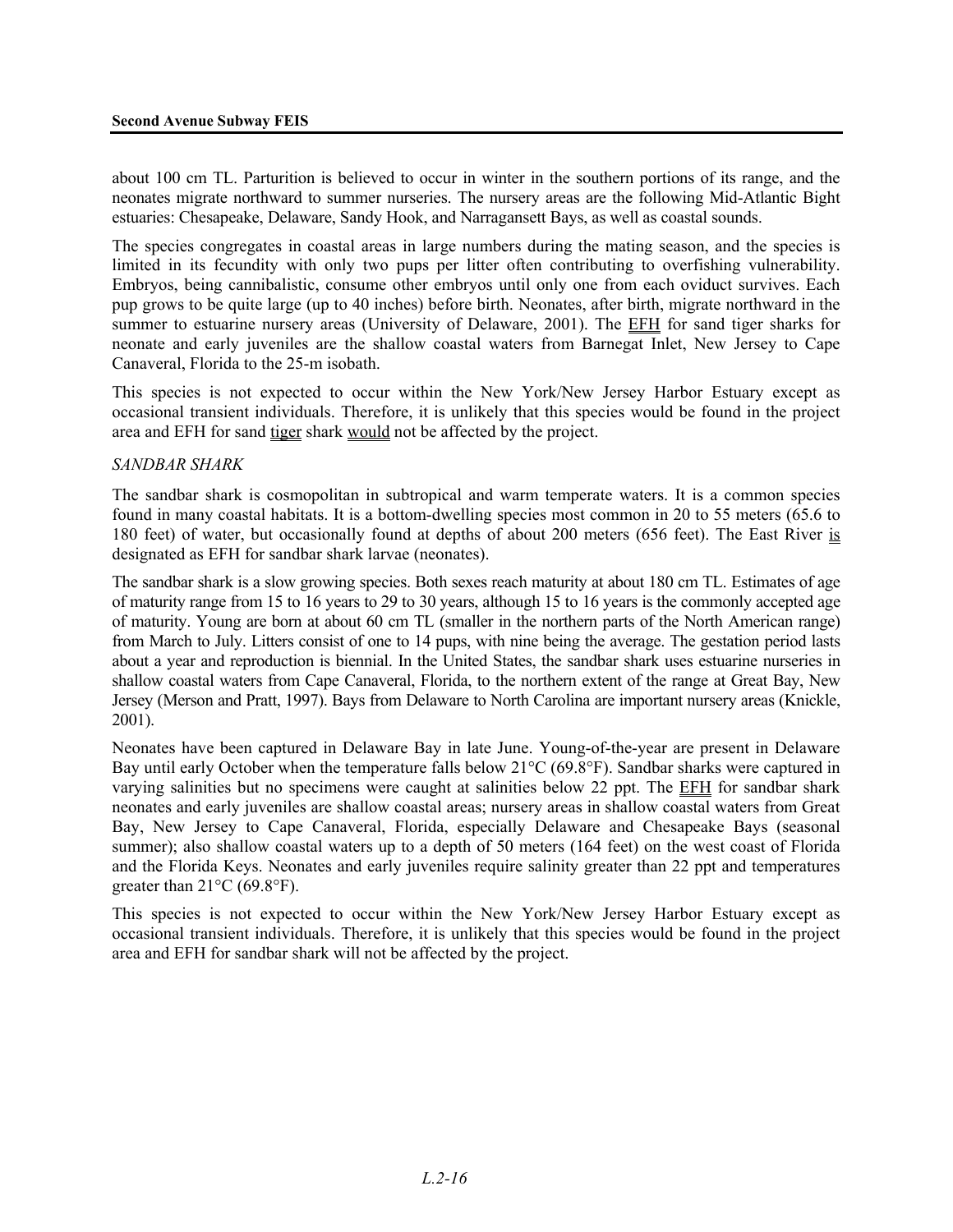#### **D. REFERENCES**

Able, K.W., A.L. Studholme and J.P. Manderson. 1995. Habitat quality in the New York/New Jersey Harbor Estuary: An evaluation of pier effects on fishes. Final Report. Hudson River Foundation, New York, NY. Berg and Levinton 1985.

Bigelow, H.B. ad W.C. Schroeder. 1953. Fishes of the Gulf of Maine. Fishery Bulletin of the Fish and Wildlife Service Volume 53.

Buckley, J. 1989. "Species Profiles: Life Histories and Environmental Requirements of Coastal Fishes and Invertebrates (mid-Atlantic): Winter Flounder." U.S. Fish and Wildlife Service Biological Report 82(11.87). U.S. Army Corps of Engineers TR EL-82-4.

Chang, S., P.L. Berrien, D.L. Johnson, and W.W. Morse. 1999. Essential Fish Habitat Source Document: Windowpane, *Scophthalmus aquosus*, Life History and Habitat Characteristics. National Marine Fisheries Service. NOAA Technical Memorandum NMFS-NE 137, http://www.nefsc.nmfs.gov/nefsc/habitat/efh/ list

Cross, J.N., C.A. Zetlin, P.L. Berrien, D.L. Johnson, and C. McBride. 1999. Essential Fish Habitat Source Document: Butterfish, *Peprilus triacanthus* Life History and Habitat Characteristics. National Marine Fisheries Service. NOAA Technical Memorandum NMFS-NE 145, http://www.nefsc.nmfs.gov/nefsc/habitat/efh/ - list

Fahay, M.P., P.L. Berrien, D.L. Johnson, and W.W. Morse. 1999. Essential Fish Habitat Source Document: Bluefish, *Pomatomus saltatrix* Life History and Habitat Characteristics. National Marine Fisheries Service. NOAA Technical Memorandum NMFS-NE 144, http://www.nefsc.nmfs.gov/nefsc/habitat/efh/ - list

Grosslein, M.D., and T.R. Azarovitz. 1982. Fish Distribution. Mesa New York Bight Atlas Monograph 15. New York Sea Grant Institute. Albany, New York.

Hazen and Sawyer. 1983. Newtown Creek Water Pollution Control Plant. Revised application for modification of the requirements of secondary treatment under section 301(h), PL 97-117. Prepared for City of New York, Department of Environmental Protection.

Heimbuch, D., S. Cairns, D. Logan, S. Janicki, J. Seibel, D. Wade, M. Langan, and N. Mehrotra. 1994. Distribution Patterns of Eight Key Species of Hudson River Fish. Coastal Environmental Services, Inc. Linthicum, MD. Prepared for the Hudson River Foundation, New York, NY.

Knickle, C. 2001. Description Sandbar Shark-*Carcharhimus plumbeus*. Florida Museum of Natural History. http//www.flmnh.ufl.edu/fish/Gallery/Descript/sandbarshark/sandbarshark.html, May 21, 2001.

Merson, R. and Pratt, H. 1997. Northern extent of the pupping grounds of the sandbar shark, *Carcharhinus plumbeus*, east coast. Abstract: ASIH/AES Meeting, Seattle, WA, June 26-July 2, 1997.

National Oceanic and Atmospheric Administration (NOAA). 2001. Coastal Resources Atlas: New York-New Jersey Metropolitan Area. National Ocean Service Office of Response and Restoration, Hazardous Materials Response Division, Seattle, WA.

National Marine Fisheries Service (NMFS). 2002. Annual Report to Congress on the Status of US fisheries—2001, US Dep. Commerce, NOAA, National Marine Fisheries Service, Silver Spring, MD.

New England Fisheries Management Council (NEFMC). 1998. Essential Fish Habitat Descriptions: EFH Amendment. October 7, 1998.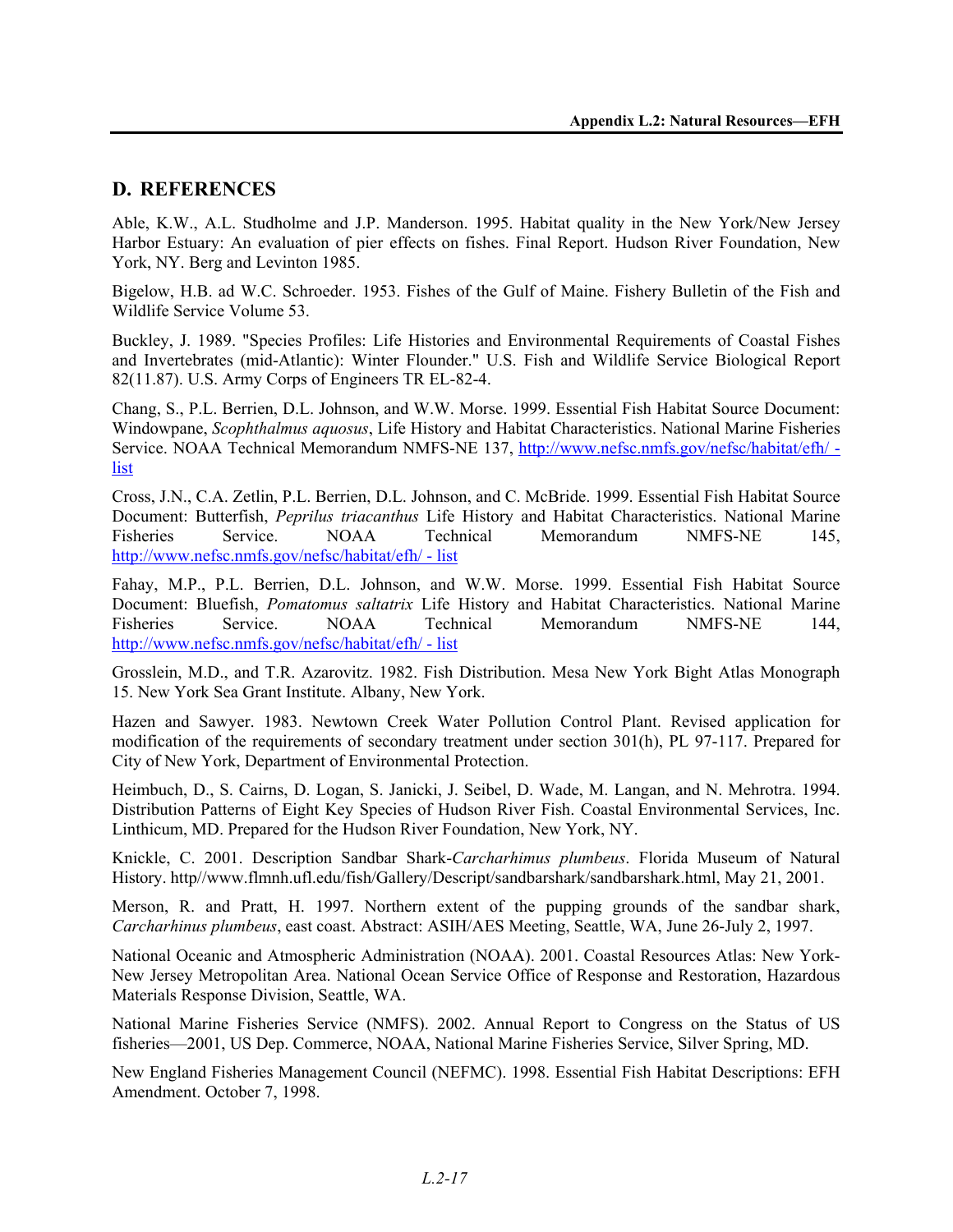New York City Department of Environmental Protection (NYCDEP). 2001. New York Harbor Water Quality Survey Data.

New York State Department of Environmental Conservation (NYSDEC). 1999. Technical Guidance for Screening Contaminated Sediments. NYSDEC Division of Fish, Wildlife and Marine Resources. November 22, 1993, revised January 1999.

New York State Department of Transportation (NYSDOT). 2000. Essential Fish Habitat Assessment for the Rehabilitation of the Southbound FDR Drive Between East 56th Street and East 63rd Street, New York County (Manhattan), NY. Prepared by TAMS Consultants, Inc.

Northeast Fisheries Science Center (NEFSC). 2000. Status of the Fishery Resources off the Northeastern United States. NEFSC Resource Evaluation and Assessment Division. http://www.nefsc.noaa.gov/sos.

Packer, D.B., S.J. Griesbach, P.L. Berrien, C.A. Zetlin, D.L. Johnson, and W.W. Morse. 1999. Essential Fish Habitat Source Document: Summer Flounder, *Paralichthys dentatus*, Life History and Habitat Characteristics. National Marine Fisheries Service. NOAA Technical Memorandum NMFS-NE 151, http://www.nefsc.nmfs.gov/nefsc/habitat/efh/ - list

Reid, R.N., L.M. Cargnelli, S.J. Griesbach, D.B. Packer, D.L. Johnson, C.A. Zetlin, W.W. Morse, P.L. Berrien. 1999. Essential Fish Habitat Source Document: Atlantic Herring, *Clupea harengus* Life History and Habitat Characteristics. National Marine Fisheries Service. NOAA Technical Memorandum NMFS-NE 126, http://www.nefsc.nmfs.gov/nefsc/habitat/efh/ - list

Smith, C.L. 1985. The Inland Fishes of New York State. The New York State Department of Environmental Conservation.

Steimle, F.W., W.W. Morse, P.L. Berrien, and D.L. Johnson. 1999a. Essential Fish Habitat Source Document: Red Hake, *Urophycis chuss* Life History and Habitat Characteristics. National Marine Fisheries Service. NOAA Technical Memorandum NMFS-NE 133, http://www.nefsc.nmfs.gov/nefsc/habitat/efh/ - list

Steimle, F.W., C.A. Zetlin, P.L. Berrien, and S. Chang. 1999b. Essential Fish Habitat Source Document: Black Sea Bass, *Centropristis striata* Life History and Habitat Characteristics. National Marine Fisheries Service. NOAA Technical Memorandum NMFS-NE 143, http://www.nefsc.nmfs.gov/nefsc/habitat/efh/ list

Steimle, F.W., C.A. Zetlin, P.L. Berrien, D.L. Johnson, and S. Chang. 1999c. Essential Fish Habitat Source Document: Scup, *Stenotomus chrysops* Life History and Habitat Characteristics. National Marine Fisheries Service. NOAA Technical Memorandum NMFS-NE 149, http://www.nefsc.nmfs.gov/nefsc/habitat/efh/ - list

Stone, S.L., T.A. Lowery, J.D. Field, S.H. Jury, D.M. Nelson, M.E. Monaco, C.D. Williams and L. Andreasen. 1994. Distribution and abundance of fishes and invertebrates in Mid-Atlantic estuaries. ELMR Rep. No. 12. NOAA/NOS Strategic Environmental Assessments.

Studholme, A.L., D.B. Packer, P.L. Berrien, D.L. Johnson, C.A. Zetlin, and W.W. Morse. 1999. Essential Fish Habitat Source Document: Atlantic Mackerel, *Scomber scombrus* Life History and Habitat Characteristics. National Marine Fisheries Service. NOAA Technical Memorandum NMFS-NE 141, http://www.nefsc.nmfs.gov/nefsc/habitat/efh/ - list

University of Delaware. 2001. Sand Tiger Shark (*Odontaspis taurus*). http//www.ocean.udel.edu/kiosk/shark.html, May 21, 2001.